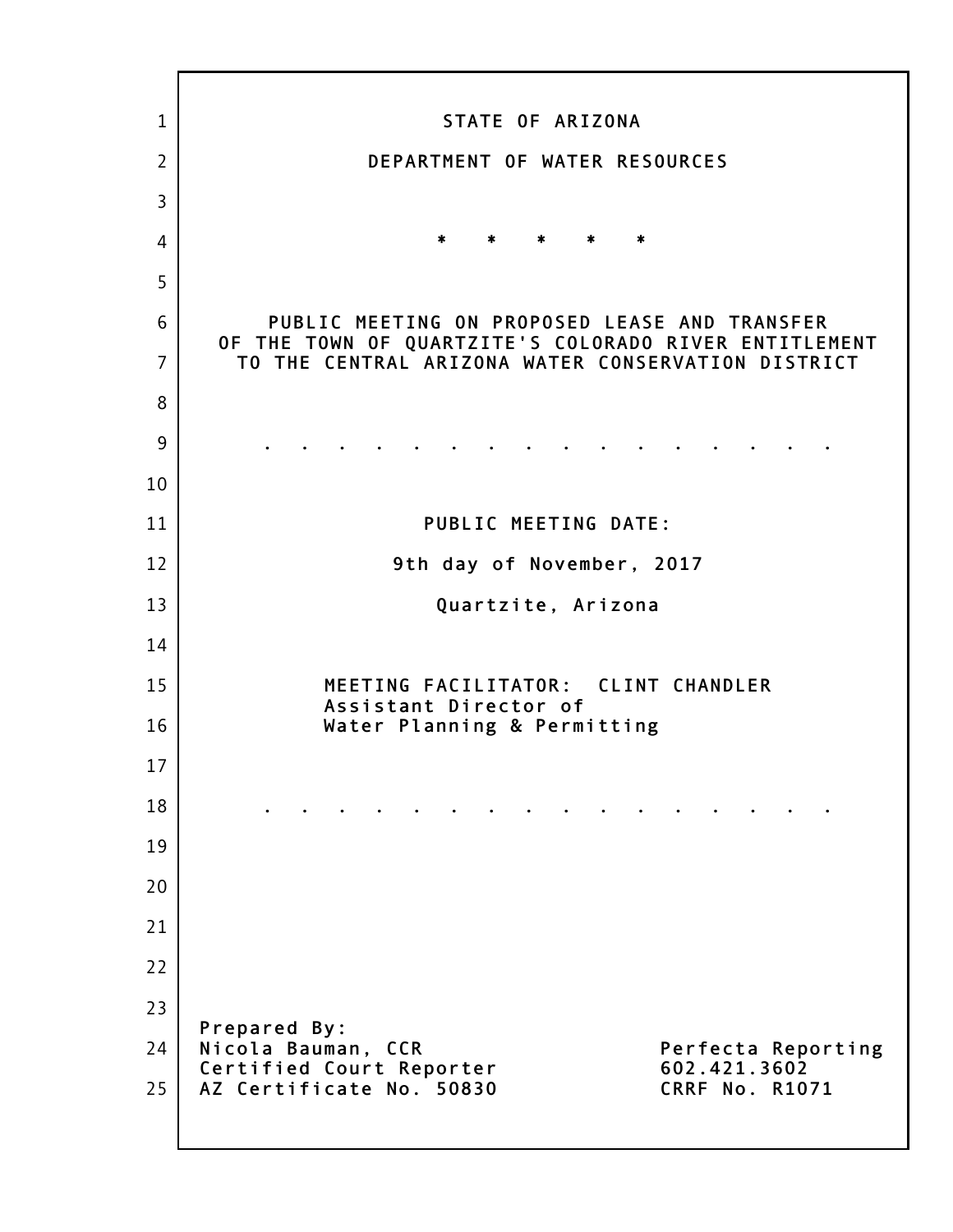Г

| $\mathbf{1}$   | A P P E A R A N C E S                                                          |
|----------------|--------------------------------------------------------------------------------|
| $\overline{2}$ |                                                                                |
| $\overline{3}$ | FOR THE ARIZONA DEPARTMENT OF WATER RESOURCES:                                 |
| 4              | Tom Buschatzke, Director                                                       |
| 5              | Kelly Brown, Deputy Counsel<br>Vineetha Kartha, Colorado River Section Manager |
| 6              | Amy Levy, Water Resources Specialist                                           |
| $\overline{7}$ |                                                                                |
| 8              |                                                                                |
| 9              |                                                                                |
| 10             | BE IT REMEMBERED that pursuant to notice a                                     |
| 11             | public meeting was held at the Town of Quartzite Town                          |
| 12             | Hall, 465 North Plymouth Avenue, in the Town of                                |
| 13             | Quartzite, County of La Paz, State of Arizona, before                          |
| 14             | Nicola Bauman, AZ Certified Reporter No. 50830 in and                          |
| 15             | for the State of Arizona, on the 9th day of November,                          |
| 16             | 2017, commencing at the hour of 11:00 a.m.                                     |
| 17             |                                                                                |
| 18             |                                                                                |
| 19             |                                                                                |
| 20             |                                                                                |
| 21             |                                                                                |
| 22             |                                                                                |
| 23             |                                                                                |
| 24             |                                                                                |
| 25             |                                                                                |
|                |                                                                                |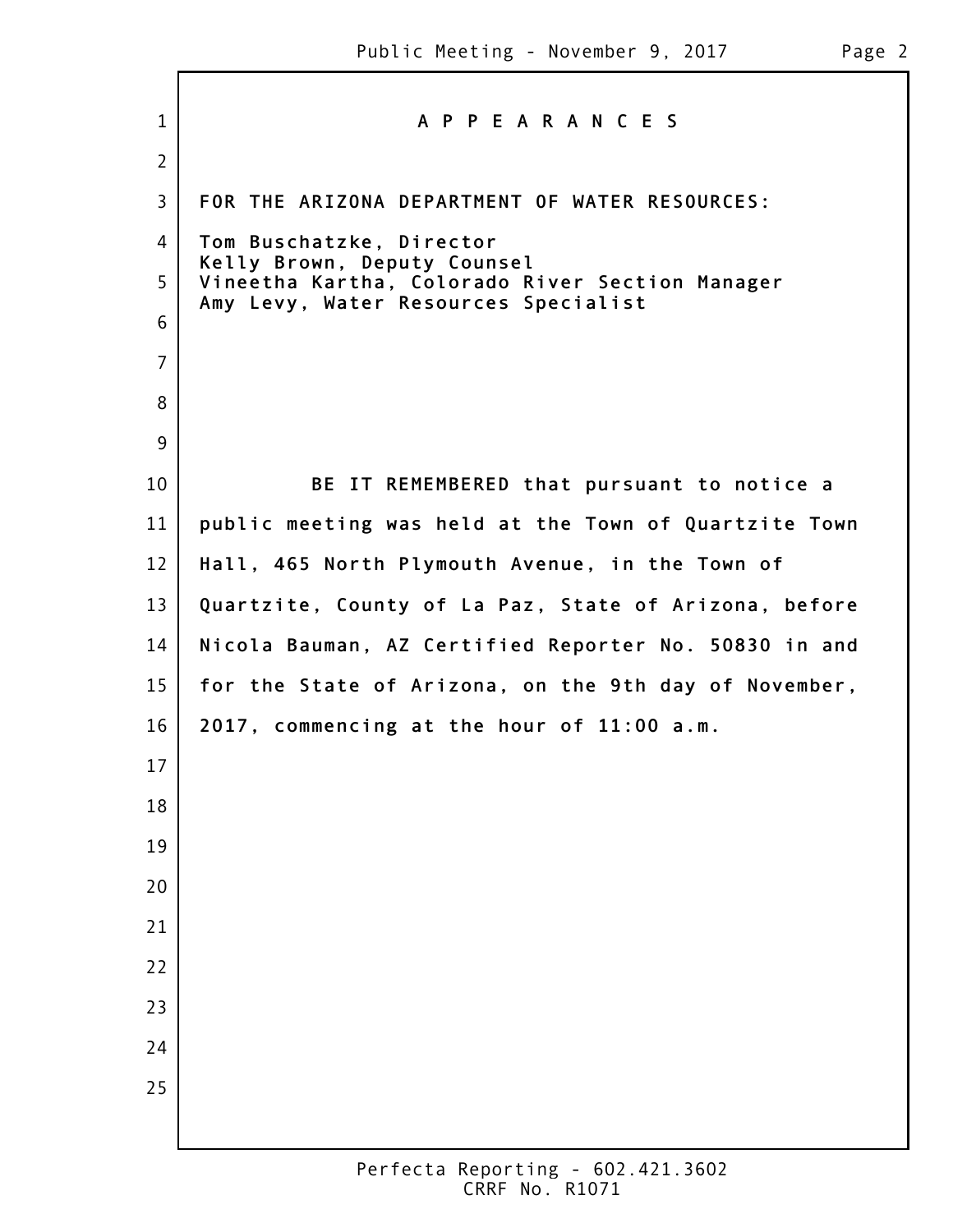1

2

3

4

5

**Quartzite, Arizona November 9, 2017 11:00 a.m.**

## **P R O C E E D I N G S**

6 7 8 9 11:00 10 11 12 13 14 15 16 17 18 19 20 11:01 21 22 23 24 **MR. CHANDLER: Good morning. For the record, today is Thursday, November 9, 2017, and the time is 11:00 a.m. We are at the Town of Quartzite Town Hall, in Quartzite, Arizona. My name is Clint Chandler. I am the Assistant Director of Water Planning & Permitting at the Arizona Department of Water Resources. I will be facilitating today's meeting. With me are Kelly Brown, Deputy Counsel; Vineetha Kartha, to my left, the Colorado River Section Manager at ADWR; and Amy Levy, Water Resources Specialist. Kelly and Vineetha have been involved in the review of the Proposed Lease and Transfer from the Town of Quartzite Fourth Priority Colorado River Water Entitlement to the Central Arizona Water Conservation District. Amy will be acting as the Docket Supervisor for today in place of Sharon Scantlebury. Also with me today from the Department is Tom Buschatzke, Director of ADWR, there in the front. Because ADWR is the entity that renders the**

25 **recommendations to the Secretary of the Interior, the**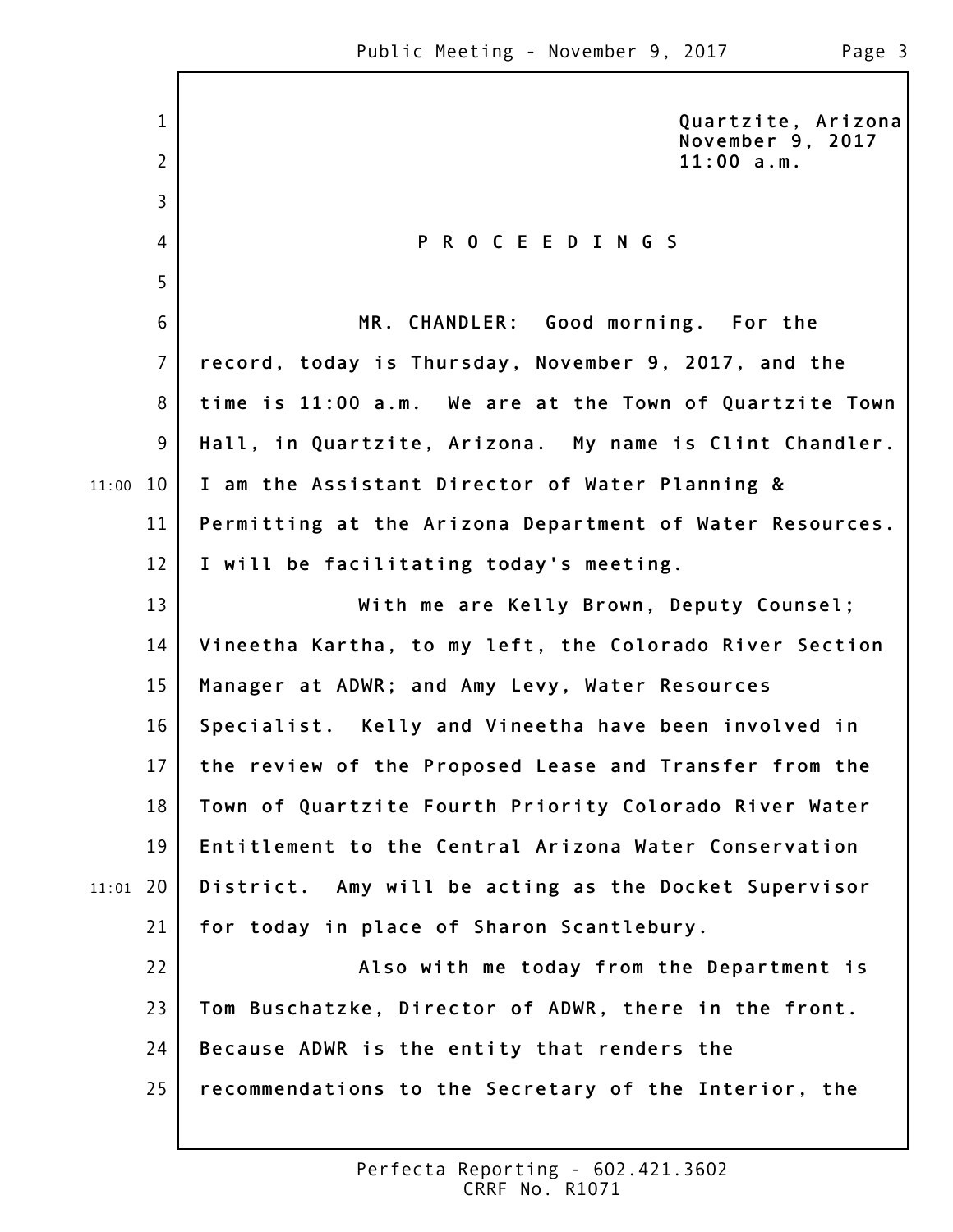1 2 3 4 5 6 7 8 9 11:02 10 11 12 13 14 15 16 17 18 19 20 11:02 21 22 23 24 25 **Director is here to listen to your comments and observe the proceedings, but he will not make any comments or respond to any inquiries. We have a court reporter here today to record the comments. As such, it is important for speakers to please speak up and speak slowly so that the court reporter can accurately record your comments. If anyone were to have difficulty hearing me or a speaker, please let me know. If you haven't already done so, please sign the sign-in sheet at the table near the entrance. There are also speaker cards available on the table. If you desire to speak today, please fill out a speaker card, if you haven't done so already, and submit your card to Amy Levy. The purpose of today's meeting is to provide members of the public with the opportunity to make oral or written comments on the pending application for the Proposed Lease and Transfer of the Town of Quartzsite's Colorado River Entitlement to the Central Arizona Water Conservation District. The application is available on the Department's website at www.azwater.gov. Please be aware that the Department will not respond to questions or comments at today's meeting. If anyone has any questions or comments on issues or programs that are outside the scope of today's meeting,**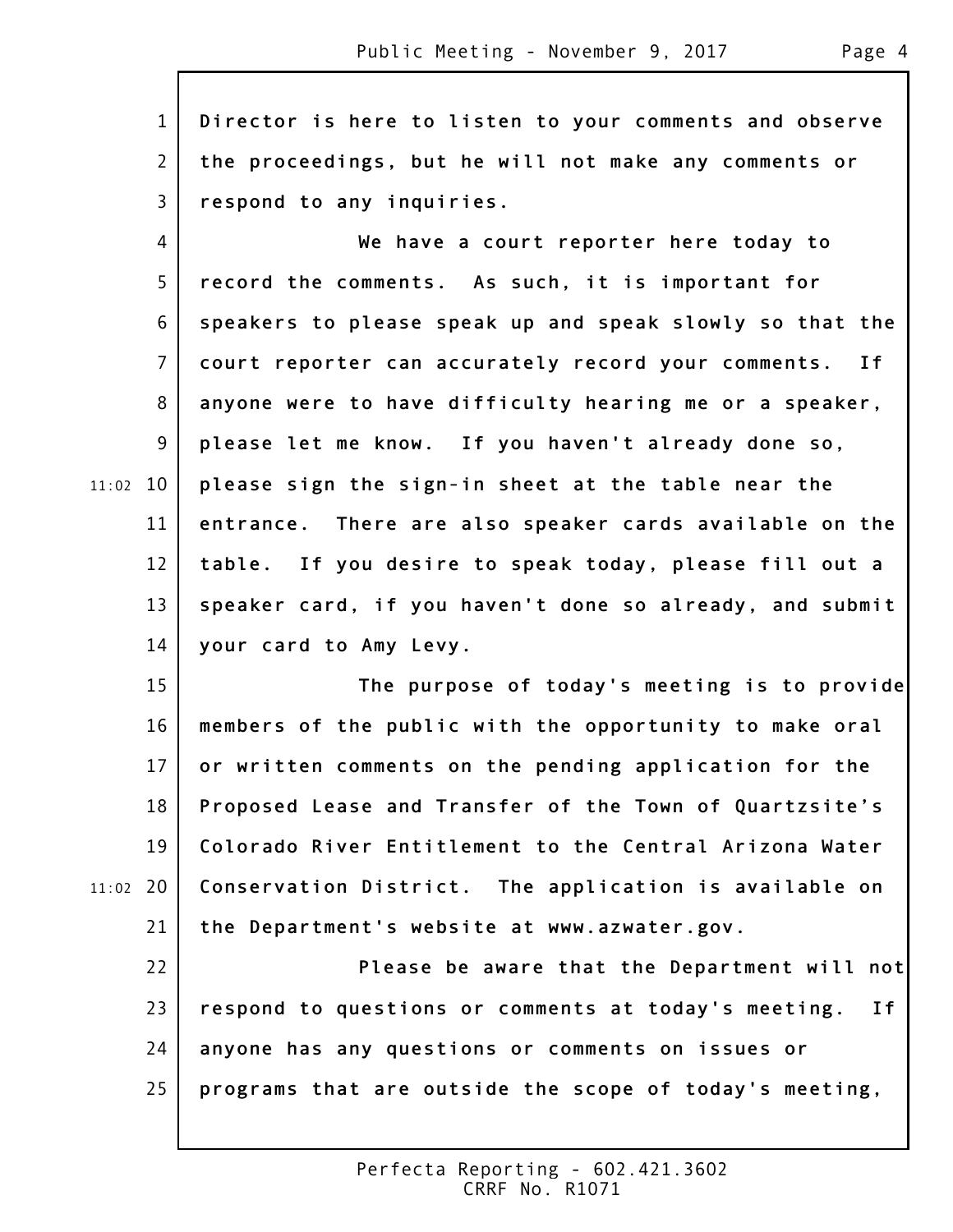1 2 3 4 5 6 7 8 9 11:03 10 11 12 13 14 15 16 17 18 19 20 11:04 21 22 23 24 25 **you can contact me or one of our staff members after the hearing. Today's meeting will be conducted in a formal manner. As I mentioned previously, a court reporter is recording all statements. A copy of the transcript will be available for review at the Department's office and will also be posted on the Department's website when available. At the conclusion of the meeting, I will accept any written comments or documentary evidence that anyone may wish to submit to the Department concerning the pending application. The Department will also accept written comments until 5:00 p.m., November 20, 2017. The written comments should be submitted to the Department's Docket Supervisor, Sharon Scantlebury, by email to sscantlebury@azwater.gov or fax at 602-771-8686. A copy of the Public Notice with Sharon's contact information is posted on the Department's website. Sharon's business cards with her contact information are available at the sign-in desk too if you desire those. Within 60 days from November 20, 2017, the Director of ADWR, Tom Buschatzke, will issue a recommendation regarding the Proposed Transfer and Lease to the United States Secretary of the Interior unless**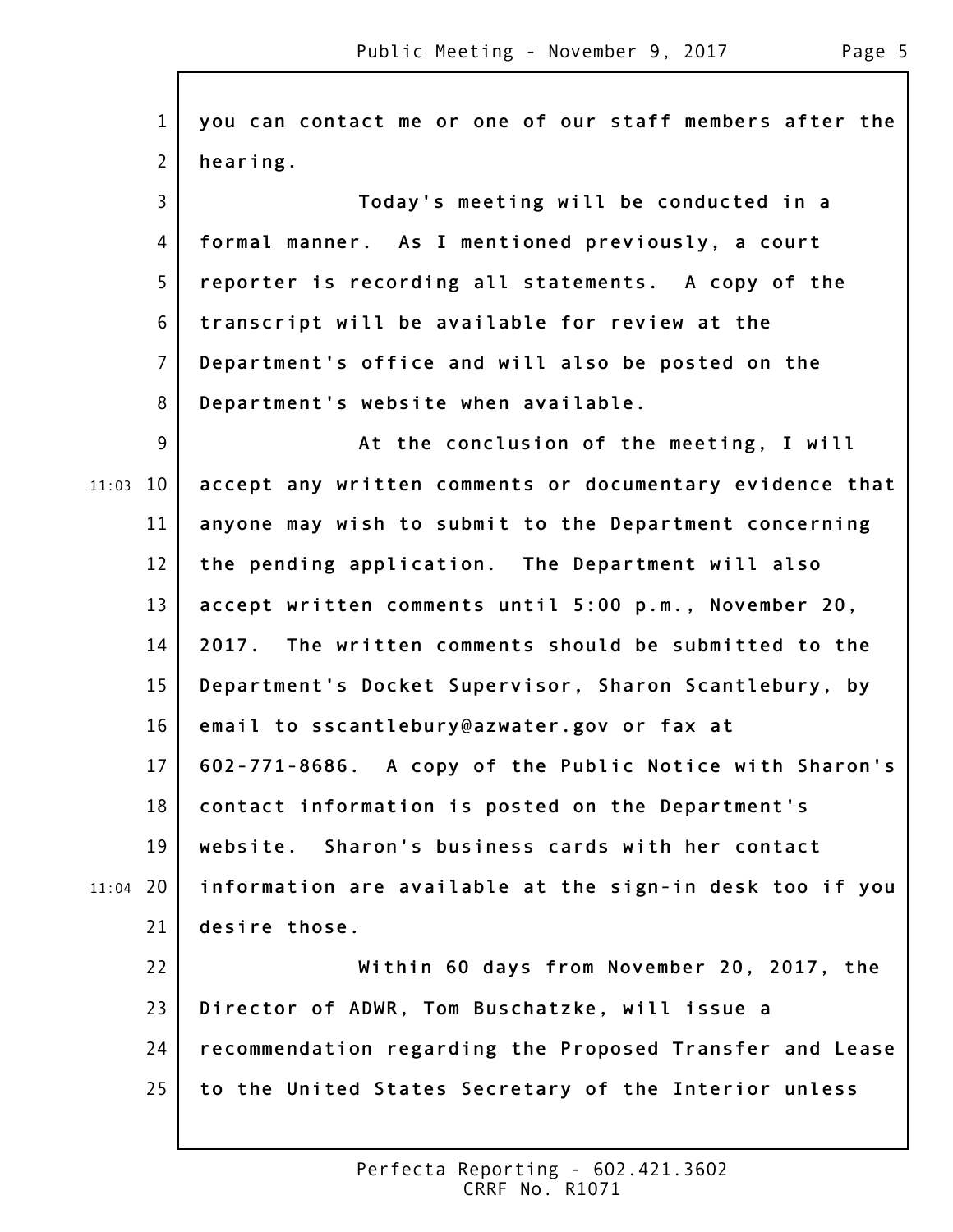1 2 3 4 5 6 7 8 9 11:05 10 11 12 13 14 15 16 17 18 19 20 11:05 21 22 23 24 25 **additional time is needed to resolve claims of negative impacts to third parties. Some entities or individuals may claim that they will be negatively impacted if the Proposed Lease and Transfer were approved. If potential negative impacts are claimed, the Department will notify the Town of Quartzite and the Central Arizona Water Conservation District about the claimed impacts. Upon notification of the claims, the Department will provide up to 90 days for all parties to attempt to resolve or mitigate the claimed impacts and provide information to the Secretary. If agreed by all parties, an extension may be granted, if more time is needed, to resolve the outstanding issues. As a result of negotiations, if the proposed agreement were to change the distribution of water, the Department will review the revised transfer action and make a recommendation to the Secretary. If the parties cannot agree to resolve or mitigate the claimed impacts, the Department will make its recommendation independently from the parties at the end of the negotiations period. I will now turn the meeting over to Vineetha Kartha, who will describe the Proposed Transfer and Lease in greater detail.**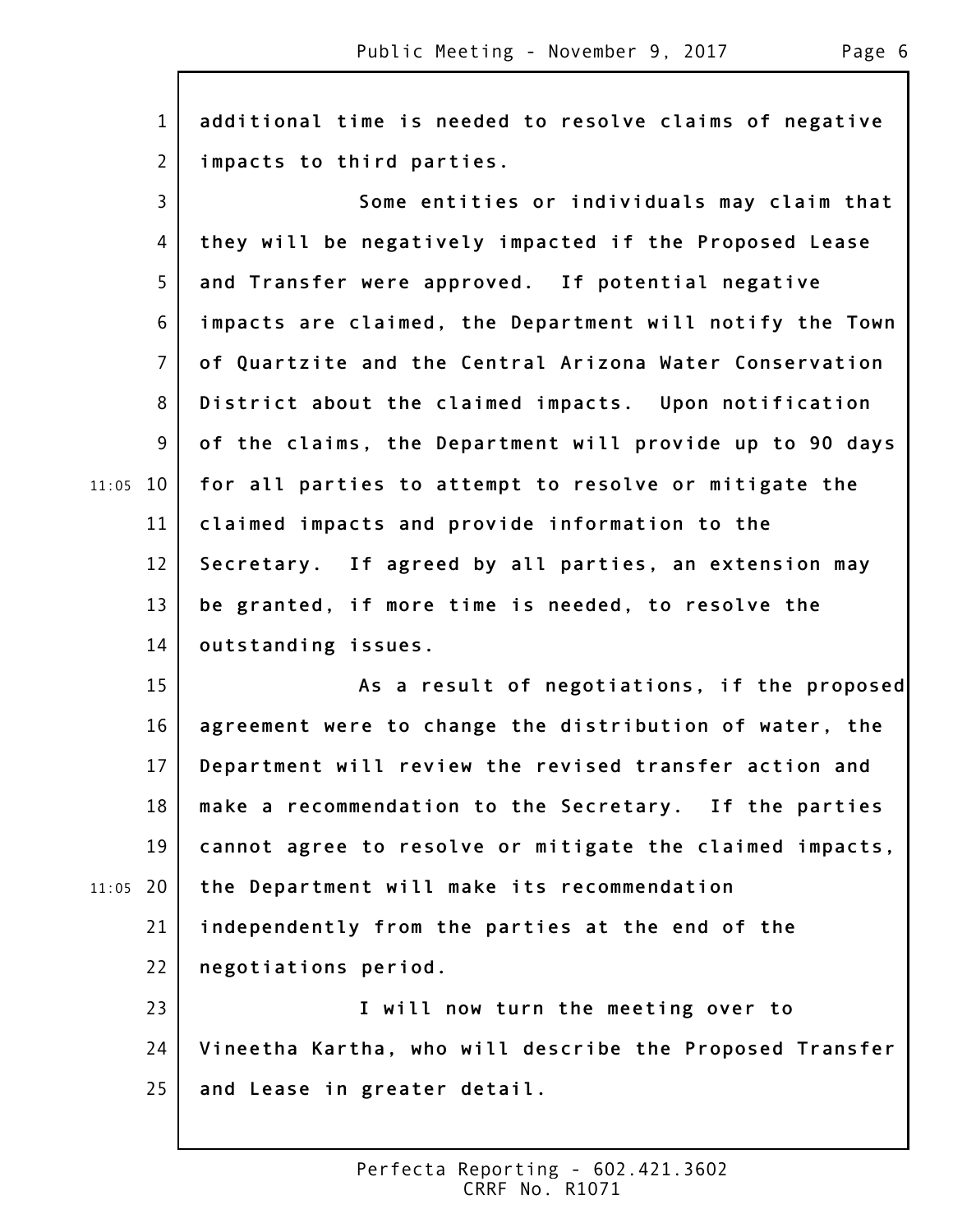|       | $\mathbf{1}$   | MS. KARTHA: Good morning, everyone.<br>My                |
|-------|----------------|----------------------------------------------------------|
|       | $\overline{2}$ | name is Vineetha Kartha, and I'm with the Colorado River |
|       | $\overline{3}$ | Section at the Arizona Department of Water Resources.    |
|       | 4              | My presentation today is generally divided into three    |
|       | 5              | parts. I will start with a broad overview of the         |
|       | 6              | Department's authorities, followed by the Substantive    |
|       | $\overline{7}$ | Policy Statement, the key points of the Substantive      |
|       | 8              | Policy Statement, which guide the transfers of           |
|       | 9              | mainstream Colorado River entitlement. I will finally    |
| 11:06 | 10             | finish with an overview of the Proposed Lease and        |
|       | 11             | Transfer of the Town of Quartzite's Fourth Priority      |
|       | 12             | Colorado River Entitlement to the Central Arizona Water  |
|       | 13             | Conservation District.                                   |
|       | 14             | As I mentioned, this slide generally goes                |
|       | 15             | over the authorities of the Department. Pursuant to      |
|       | 16             | Arizona Revised Statute 45-105, the Director is not only |
|       | 17             | responsible for management but also for the development  |
|       | 18             | of plans for the conservation, use and protection of     |
|       | 19             | surface and groundwater throughout the state. Pursuant   |
| 11:07 | 20             | to Arizona Revised Statute 45-107, the Department's      |
|       | 21             | Director is to serve as the state's representative in    |
|       | 22             | matters relating to Colorado River water. Specifically,  |
|       | 23             | the Director is authorized on behalf of the state of     |
|       | 24             | Arizona to consult, advise and cooperate with the        |
|       | 25             | Secretary of the Interior of the United States.          |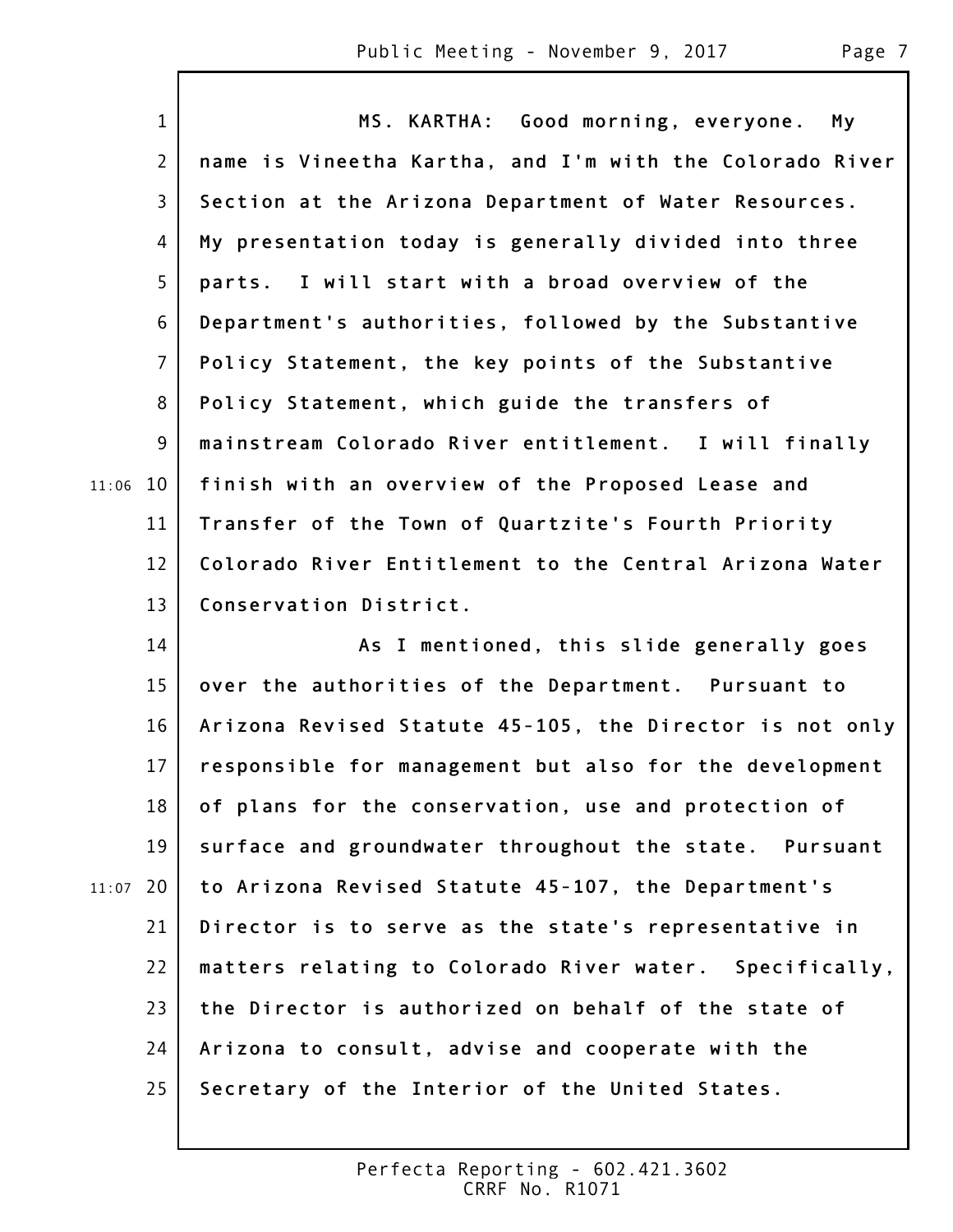$\mathsf{l}$ 

|       | $\mathbf{1}$   | Overall, the Department is a state entity                |
|-------|----------------|----------------------------------------------------------|
|       | $\overline{2}$ | charged with promoting, protecting and comprehensively   |
|       | 3              | managing Arizona's annual apportionment of 2.8 million   |
|       | 4              | acre-feet of Colorado River water. Consistent with       |
|       | 5              | those responsibilities, pursuant to Arizona Revised      |
|       | 6              | Statute 45-107, the Director must be consulted regarding |
|       | $\overline{7}$ | all transfers of Colorado River entitlements.            |
|       | 8              | Specifically, the entity that is contemplating a         |
|       | 9              | transfer of their Colorado River entitlement must        |
| 11:08 | 10             | consult, advise and obtain the advice of the Director of |
|       | 11             | the Department.                                          |
|       | 12             | Due to the importance of the distribution of             |
|       | 13             | Colorado River water to the welfare and economy of the   |
|       | 14             | state and because, in most cases, the mainstream water   |
|       | 15             | is the only source of water for urban, industrial and    |
|       | 16             | agricultural uses along the river, the Substantive       |
|       | 17             | Policy Statement CR8 was developed. The policy           |
|       | 18             | statement generally lays out the policy and procedure    |
|       | 19             | for transferring an entitlement of Colorado River water, |
| 11:08 | 20             | including leases like this one. It also lays out         |
|       | 21             | criteria and analysis --                                 |
|       | 22             | THE COURT REPORTER: Excuse me, ma'am, would              |
|       | 23             | you please slow down for the court reporter?             |
|       | 24             | MS. KARTHA: Yes, definitely.                             |
|       | 25             | THE COURT REPORTER: Thank you.                           |
|       |                |                                                          |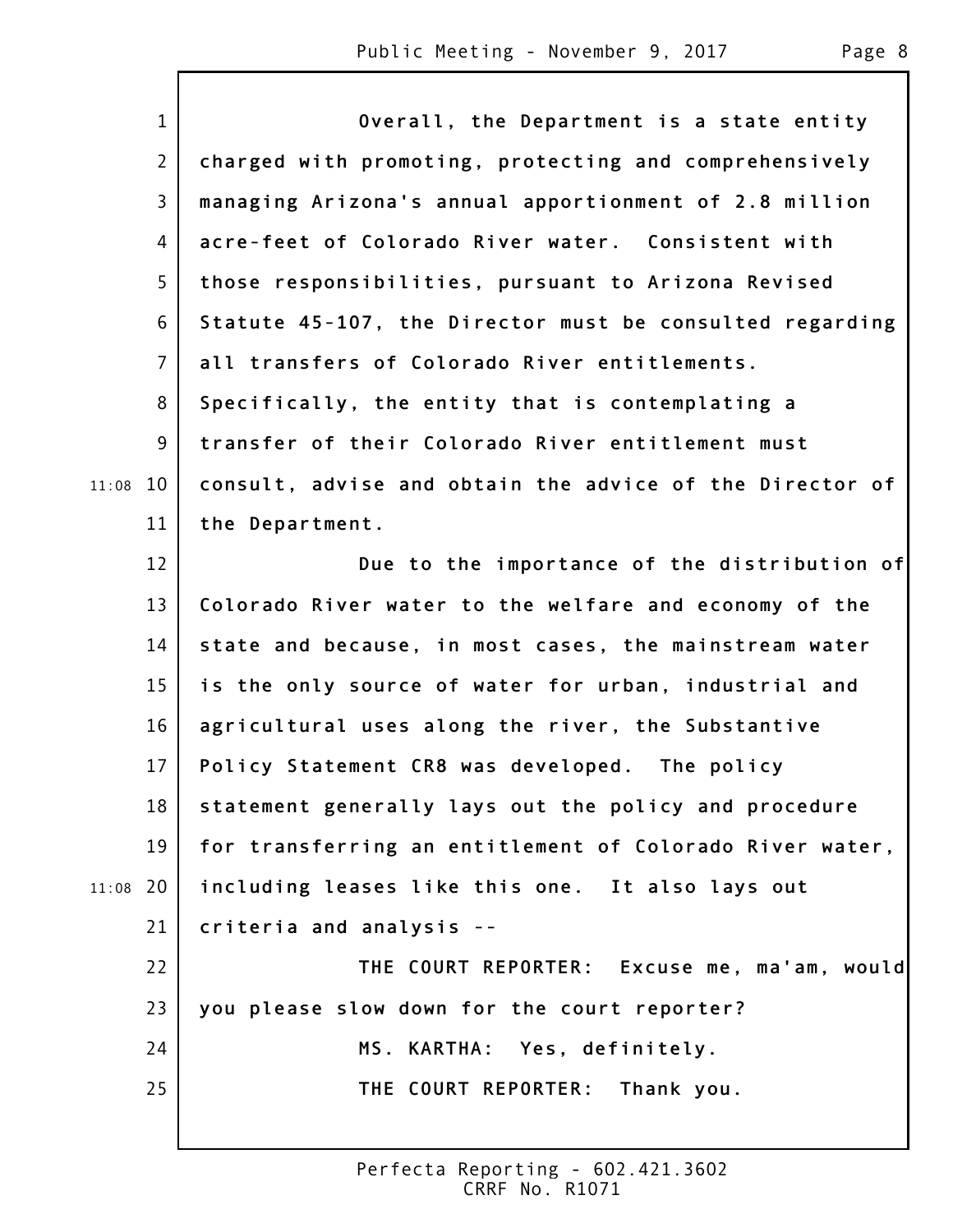|       | $\mathbf{1}$    | MS. KARTHA: In addition to the policy and                |
|-------|-----------------|----------------------------------------------------------|
|       | $\overline{2}$  | procedure, the policy statement also lays out criteria   |
|       | 3               | and analysis that the Department will utilize to         |
|       | 4               | evaluate proposed transfers, including conveyances,      |
|       | 5               | leases or assignments of mainstream Colorado River       |
|       | 6               | water.                                                   |
|       | $\overline{7}$  |                                                          |
|       |                 | The policy statement also lays out a public              |
|       | 8               | notice process. The public notice process involves       |
|       | 9               | advertisements of the proposed transfer in a newspaper   |
| 11:09 | 10              | of general circulation within the state for two          |
|       | 11              | consecutive weeks. It also requires notice to the        |
|       | 12              | County Planning & Zoning Department of the county of     |
|       | 13              | origin. The contractor in this case, the Town of         |
|       | 14              | Quartzite, that is conveying its entitlement provides    |
|       | 15              | notice to all water users within its contract service    |
|       | 16              | The Department also maintains a list of<br>area.         |
|       | 17 <sup>1</sup> | interested parties. Notices are also sent to this list   |
|       | 18              | of interested parties.                                   |
|       | 19              | In this case, the advertisement was placed               |
| 11:10 | 20              | in The Arizona Republic on October 12th and              |
|       | 21              | October 19th. Notice of the Proposed Lease and Transfer  |
|       | 22              | was sent to the Planning & Zoning Department of not only |
|       | 23              | La Paz County but also to Mojave County and Yuma County. |
|       | 24              | The Town of Quartzite was also asked to provide notice   |
|       | 25              | to all the water users within their contract service     |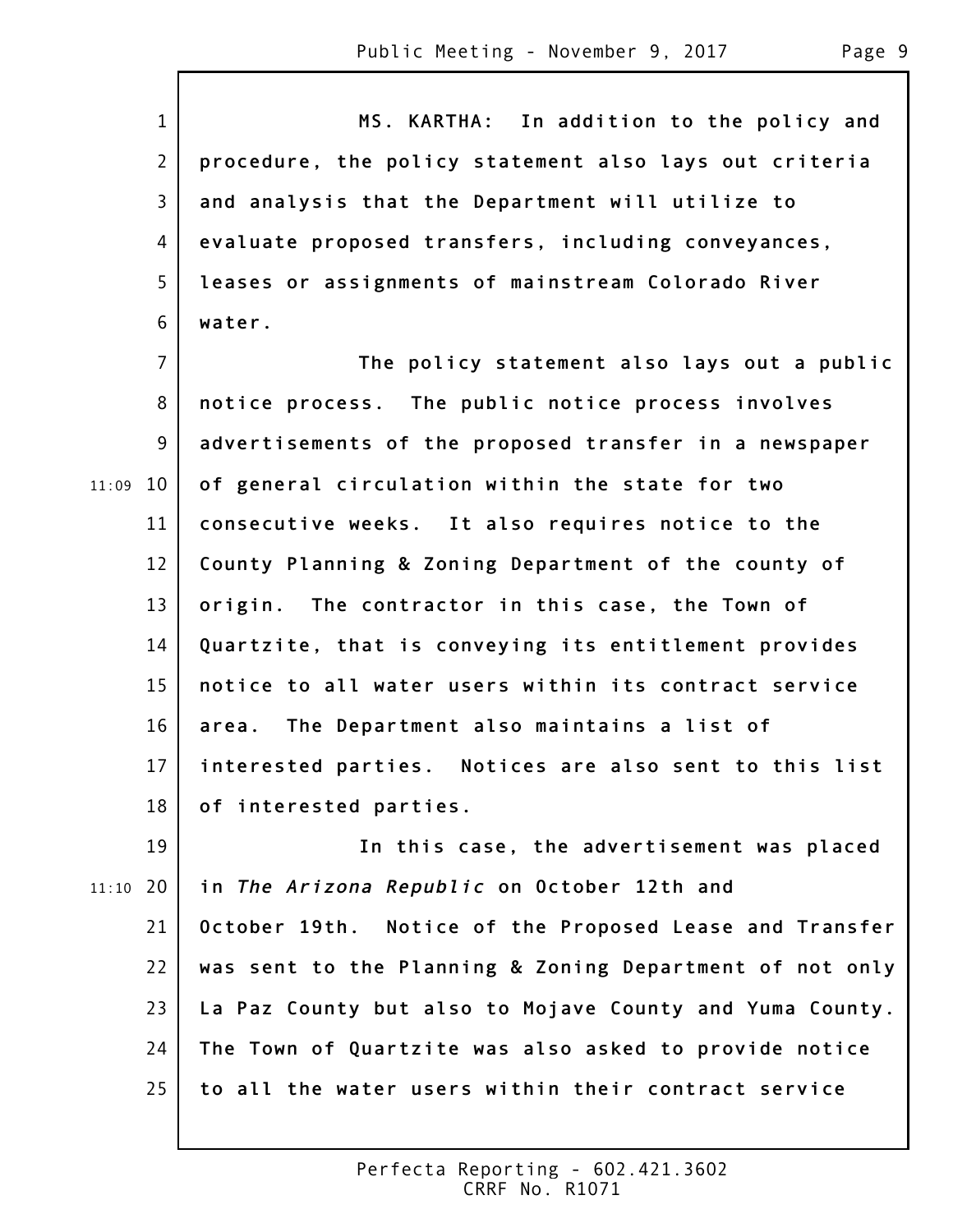1 2 3 4 5 6 7 8 9 11:11 10 11 12 13 14 15 16 17 18 19 20 11:11 21 22 23 24 25 **area. Notice of the Proposed Transfer and Lease were also sent to all the interested parties that the Department maintains. The public comments that we receive during the process will be taken into consideration during the review. Pursuant to the Substantive Policy Statement, the Director will also consider several factors, including any potential negative impacts to other water entitlement holders, water quality impacts to other Colorado River water entitlement holders, and also water quality impacts related to return flows and other pertinent impacts that could occur as a result of the proposed transfer. The Director will issue a recommendation within 60 days from the end of the comment period unless additional time is needed to resolve claims of negative impacts to the parties. If claims of negative impacts are received by the Department, the Director will provide up to 90 days for all parties to resolve or mitigate the claimed negative impacts. An extension may be requested from this 90 days. If no resolution is reached, the Department will make its recommendation independently from the parties at the end of the negotiations period. Now I will go over a snapshot of the**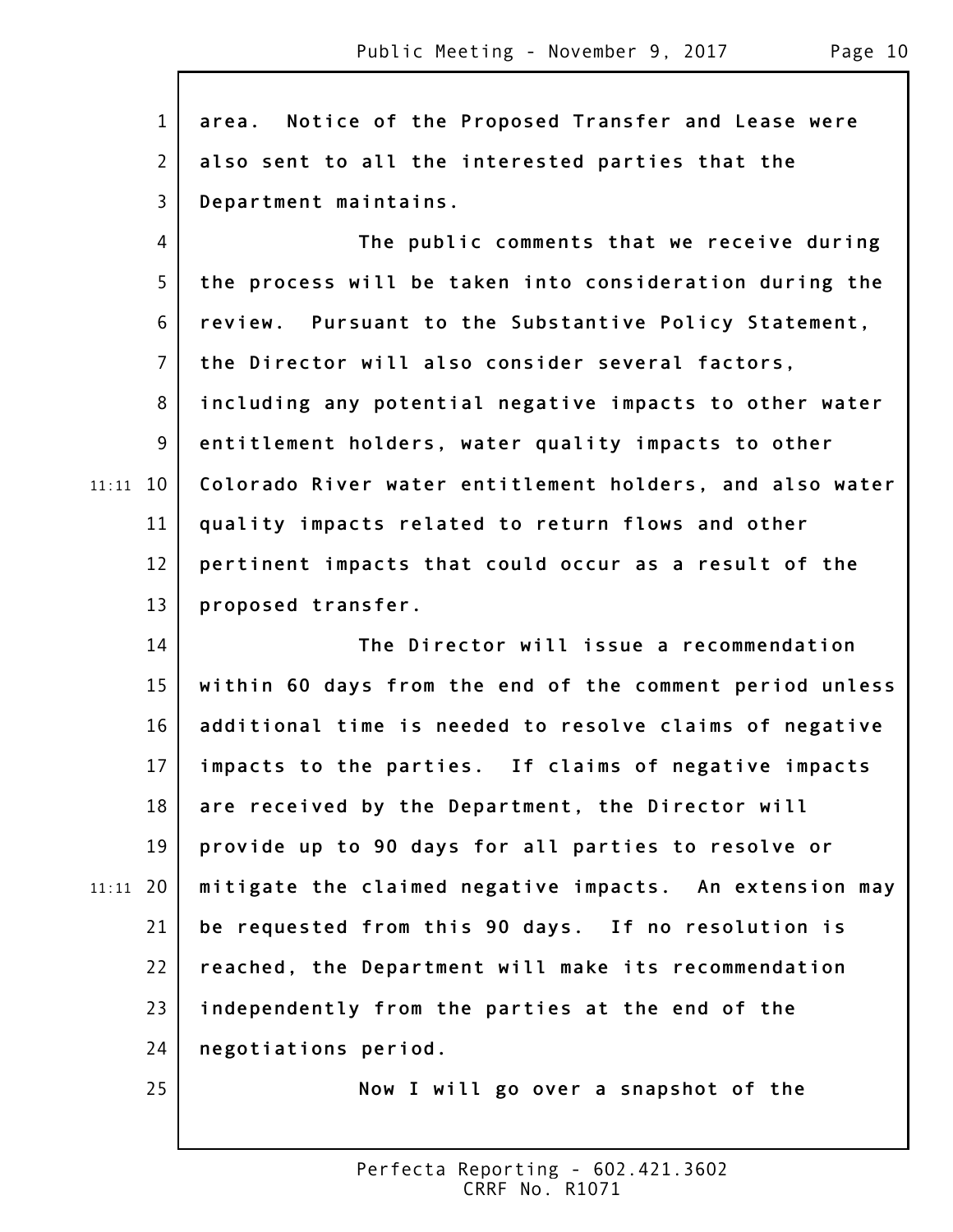1 2 3 4 5 6 7 8 9 11:13 10 11 12 13 14 15 16 17 18 19 20 11:13 21 22 23 24 25 **transferring entity in this case, the Town of Quartzite, and the receiving entity in this case, the Central Arizona Water Conservation District. The Town of Quartzite holds a Section 5 contract with the United States Bureau of Reclamation for fourth priority mainstream Colorado River entitlement for 1,070 acre-feet per year. This contract is a permanent service contract; however, it is subject to termination if the water is not put to beneficial use within the Quartzite contract service area by January 28, 2029. Historically, Quartzite has never used its entitlement of Colorado River water. The current annual water demand for the Town of Quartzite is 600 acre-feet, and the projected annual water demand is 660 acre-feet for the year 2030. The current water source for Quartzite is groundwater, and it is currently withdrawn at the Quail Trail Production Facility and the Kofa Avenue Production Facility. The Central Arizona Water Conservation District is the receiving entity. And the request for the Proposed Lease and Transfer is to partially fulfill Central Arizona Water Conservation District's statutory groundwater replenishment authority and responsibilities, otherwise known as the Central Arizona**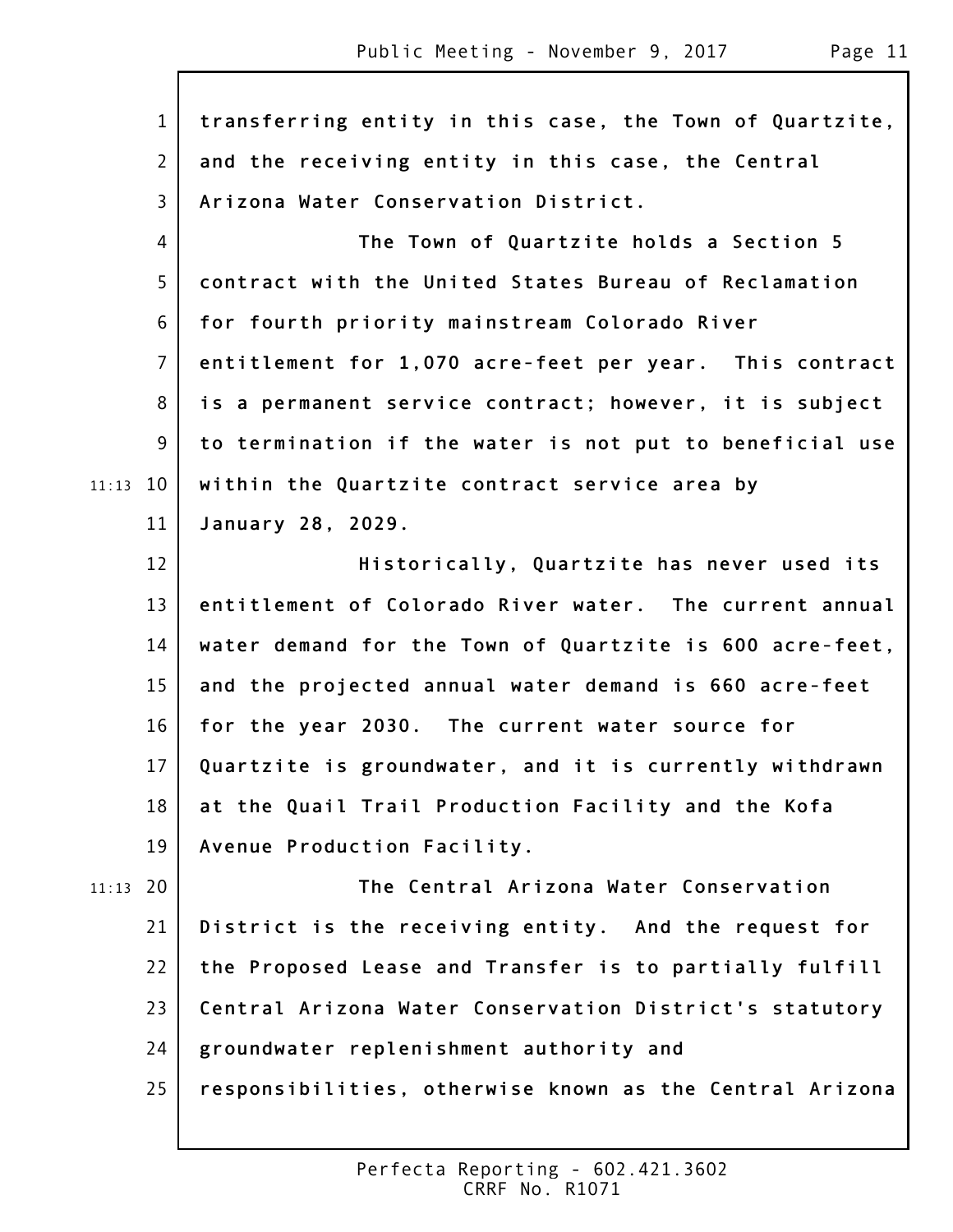|       | $\mathbf{1}$   | Groundwater Replenishment District.                       |
|-------|----------------|-----------------------------------------------------------|
|       | $\overline{2}$ | The current annual long-term supply for the               |
|       | 3              | Central Arizona Groundwater Replenishment District is     |
|       | 4              | 38,166 acre-feet. The current annual replenishment        |
|       | 5              | obligation is 30,000 acre-feet. The projected annual      |
|       | 6              | replenishment obligation is expected to grow to 86,900    |
|       | $\overline{7}$ | acre-feet by the year 2034.                               |
|       | 8              | Current and future water sources for the                  |
|       | 9              | Central Arizona Groundwater Replenishment District        |
| 11:14 | 10             | includes a CAP water supply amounting to 8,311            |
|       | 11             | acre-feet; 18,185 acre-feet of non-Indian agricultural    |
|       | 12             | priority water; 2,500 acre-feet of water through the      |
|       | 13             | lease of White Mountain Apache non-Indian agricultural    |
|       | 14             | priority water; 6,770 acre-feet of long-term storage      |
|       | 15             | credits; and 2,400 acre-feet of effluent.                 |
|       | 16             | This slide provides some key terms of the                 |
|       | 17             | The lease term will commence on January 1st of<br>lease.  |
|       | 18             | the year following the final effective date of the        |
|       | 19             | The volume of the lease is the entire volume of<br>lease. |
| 11:15 | 20             | water under Quartzite's current Section 5 contract,       |
|       | 21             | which is 1,070 acre-feet per year.                        |
|       | 22             | The term of the lease is initially 25 years               |
|       | 23             | and renews automatically for one additional 25-year term  |
|       | 24             | unless either Quartzite or the Central Arizona Water      |
|       | 25             | Conservation District elects not to renew the lease for   |
|       |                |                                                           |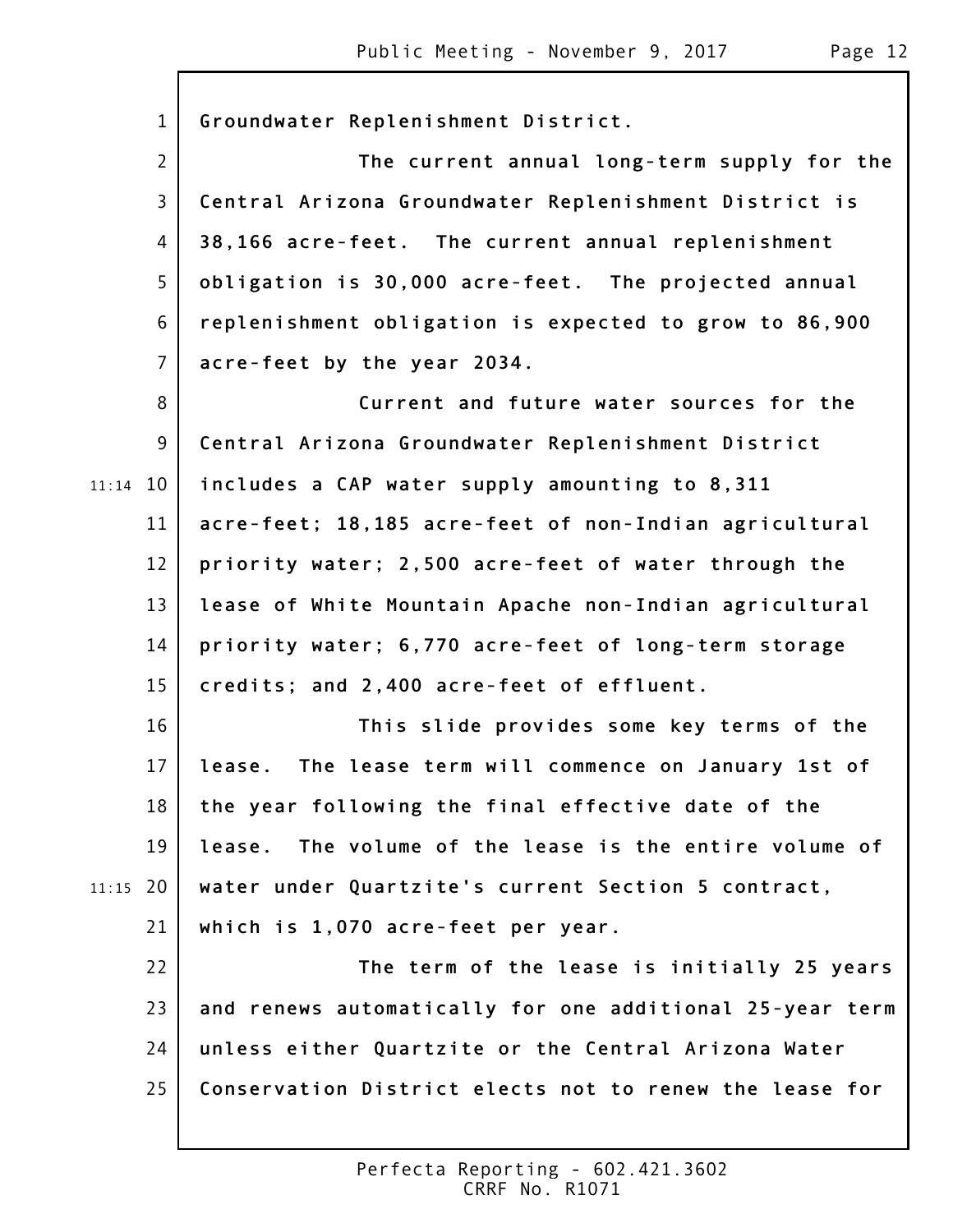$\mathsf{L}$ 

|       | $\mathbf{1}$   | the additional term. The lease also includes a right of  |
|-------|----------------|----------------------------------------------------------|
|       | $\overline{2}$ | first refusal; that is, before entering into any         |
|       | $\mathsf{3}$   | agreement for the sale, lease, transfer or conveyance of |
|       | 4              | its Colorado River water entitlement, in whole or in     |
|       | 5              | part, with a third party, Quartzite must offer the same  |
|       | 6              | portion of its entitlement to the Central Arizona Water  |
|       | $\overline{7}$ | Conservation District on the same terms and conditions.  |
|       | 8              | I would also like to remind everyone that                |
|       | 9              | all the information that I presented just now and the    |
| 11:16 | 10             | application as well as the Substantive Policy Statement  |
|       | 11             | is available on our website at www.azwater.gov.<br>The   |
|       | 12             | deadline for the comments was initially Saturday,        |
|       | 13             | November 18, 2017; however, since that date fell on a    |
|       | 14             | Saturday, we have extended it to Monday, November 20,    |
|       | 15             | 2017.                                                    |
|       | 16             | This concludes my presentation. Thank you                |
|       | 17             | for your attention. I will turn it over to               |
|       | 18             | Clint Chandler.                                          |
|       | 19             | MR. CHANDLER: It appears we have completed               |
| 11:17 | 20             | speaker cards. As I mentioned earlier, the purpose of    |
|       | 21             | today's meeting is to provide members of the public with |
|       | 22             | an opportunity to make oral or written comments on the   |
|       | 23             | pending application for the Proposed Lease and Transfer  |
|       | 24             | of the Town of Quartzite's fourth priority Colorado      |
|       | 25             | River entitlement to the Central Arizona Water           |
|       |                |                                                          |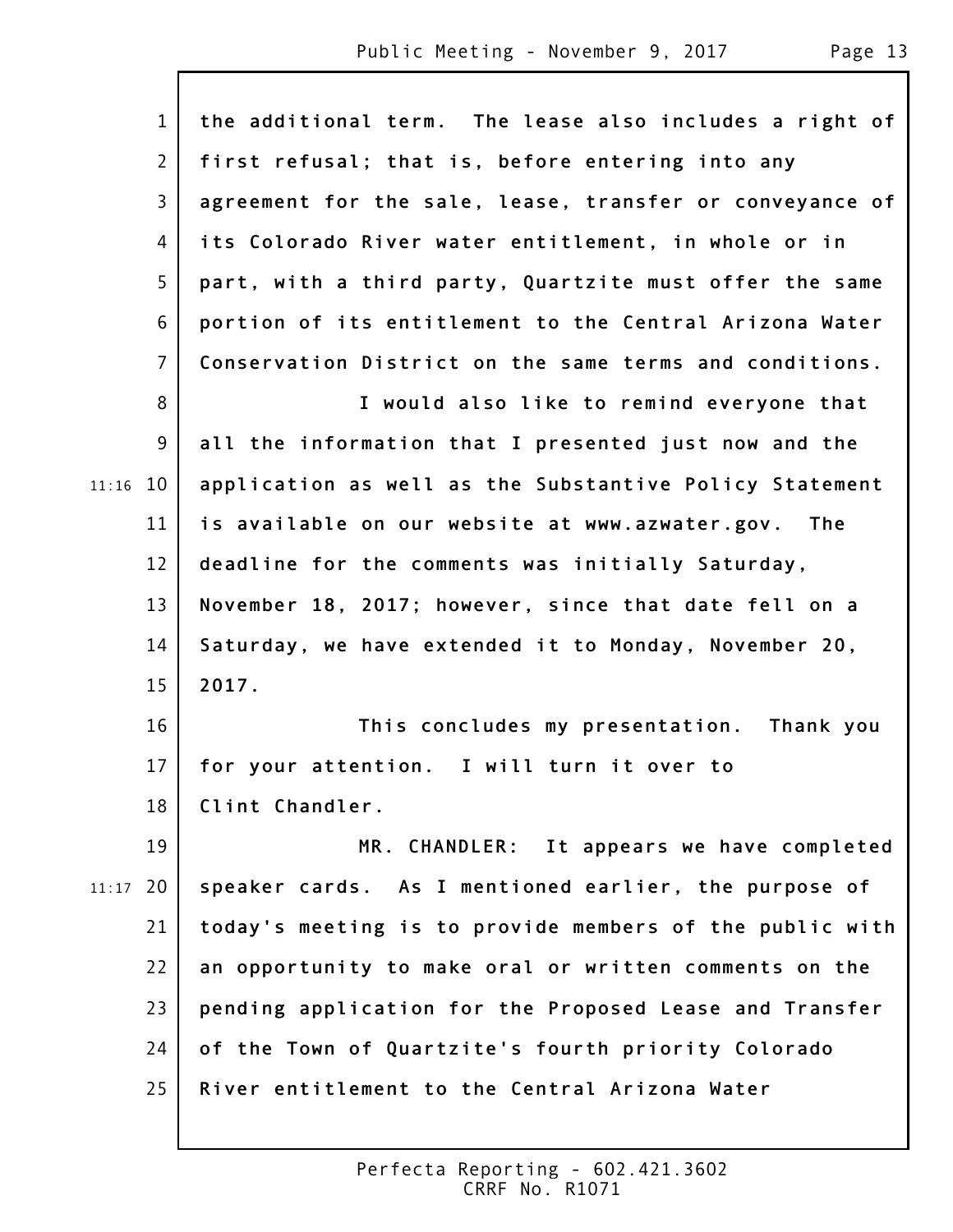1 2 3 4 5 6 7 8 9 11:18 10 11 12 13 14 15 16 17 18 19 20 11:18 21 22 23 24 25 **Conservation District. We, therefore, want to ensure that every person who desires to speak today has the opportunity to be heard, so I will ask that only one person speak at a time. All speakers should use the microphone and give their name and affiliation. All comments should be addressed to the Arizona Department of Water Resources, should be relevant to the application and should be respectful of the process. Each speaker will be allowed no more than three minutes so everyone has an opportunity to speak. Time allotted for public comments can be used most efficiently by selecting a single representative to speak on behalf of a group or organization. Please be respectful and allow the speaker to proceed without interruptions. This will allow us to hear and listen to each other's comments and for the court reporter to accurately capture today's dialogue. We will be available to receive your oral comments until 1:00 p.m. I will now begin calling the names of the individuals who submitted the completed speaker cards. If you wish to speak and have not yet filled out a speaker card, please fill out one of the cards on the table near the entrance and provide your card to Amy. When I call your name, please come up to the podium, again, state your name, identify any person or entity**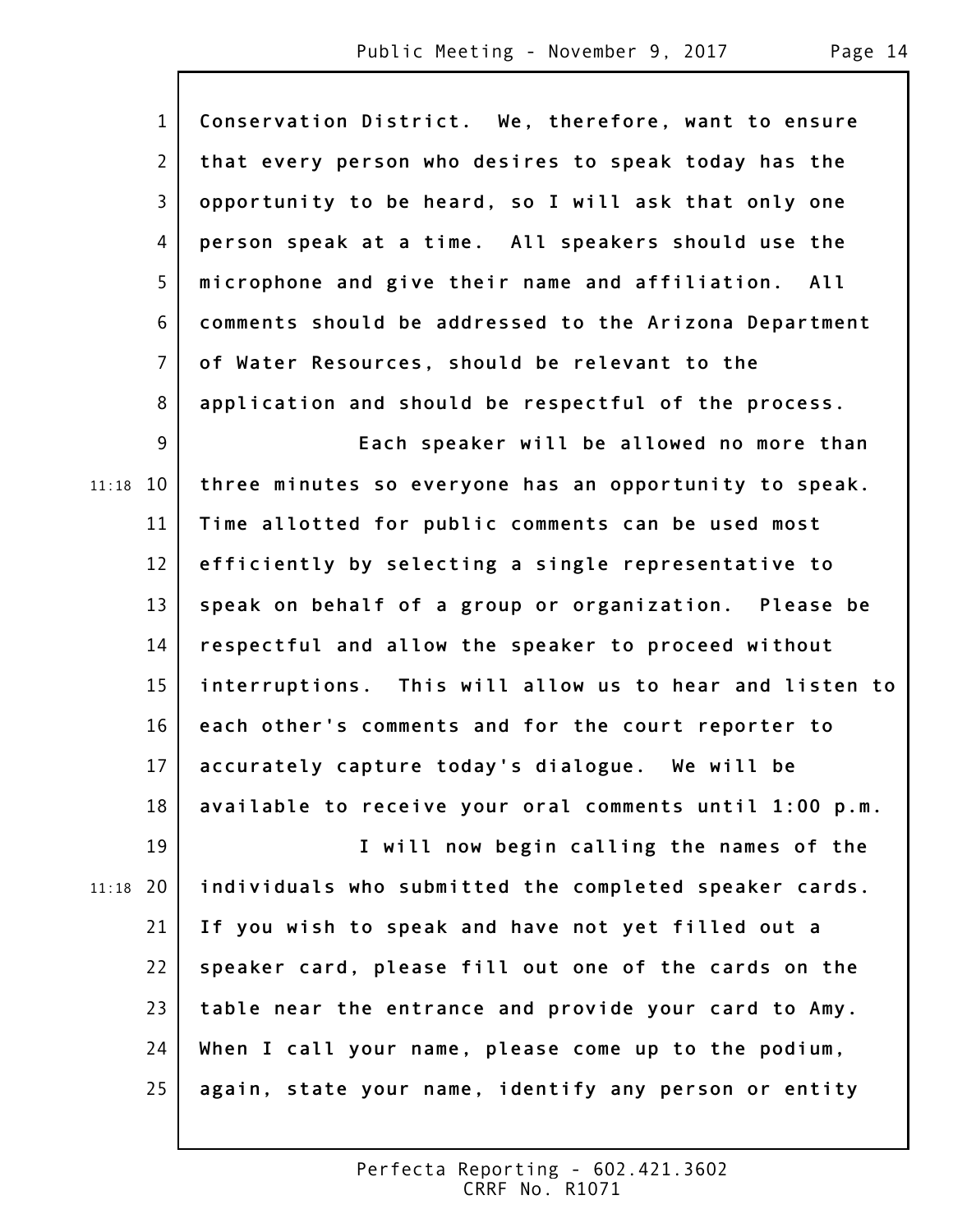1 2 3 4 5 6 7 8 9 11:19 10 11 12 13 14 15 16 17 18 19 20 11:20 21 22 23 24 25 **that you represent, and then give your comments. The first name is Perry Benemelis with the CAGRD. MS. BENEMELIS: My name is Perri Benemelis. I'm the manager of the Water Supply Program for the Central Arizona Groundwater Replenishment District. The Proposed Lease and Transfer of Quartzite's Colorado River entitlement is a win-win situation for the Town and the Central Arizona Groundwater Replenishment District stakeholders. While the Town is not presently in a position to utilize its Colorado River entitlement, the Town does currently need funding to improve the reliability and capacity of its groundwater supply system to service its nearly 4,000 full-time residents. The lease and transfer will allow the Town to put its entitlement to beneficial use, through lease to CAWCD, provide the Town with the funds to make those improvements and preserve its right to directly utilize its Colorado River entitlement in the future. In the meantime, CAWCD will have access to a much needed renewable water supply to meet its statutory groundwater replenishment obligations in Central Arizona. Importantly, the lease and transfer will not physically change current diversions of Colorado River**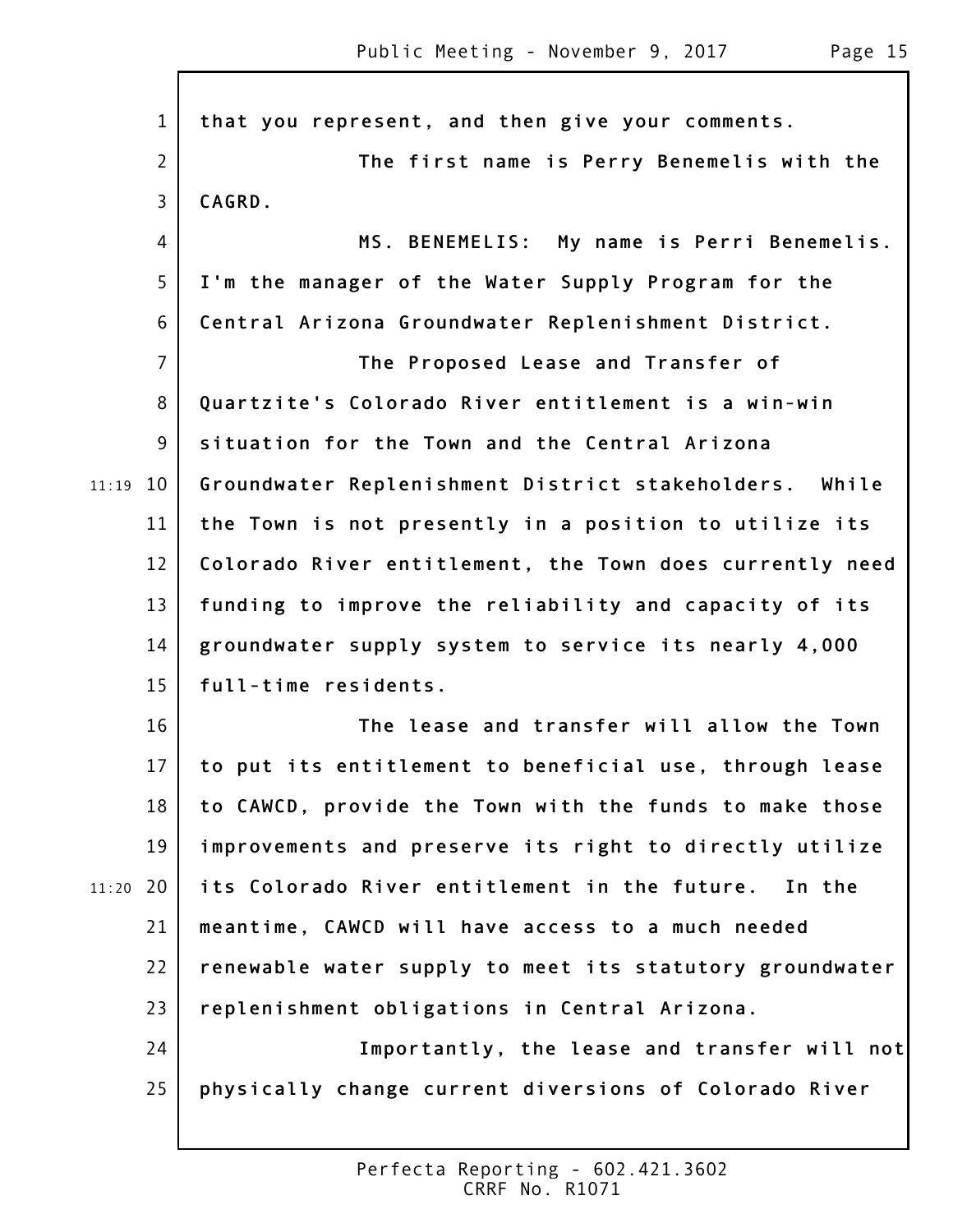|       | $\mathbf{1}$   | water or impact the quality or quantity of Colorado     |
|-------|----------------|---------------------------------------------------------|
|       | $\overline{2}$ | River water available to other users. Each year CAWCD   |
|       | $\overline{3}$ | diverts all otherwise unused Arizona Colorado River     |
|       | 4              | water, including the Quartzite entitlement, which then  |
|       | 5              | becomes part of the excess pool that is used by Central |
|       | 6              | Arizona agriculture, the Arizona Water Banking          |
|       | $\overline{7}$ | Authority, CAGRD and others.                            |
|       | 8              | This water has been diverted for many years             |
|       | 9              | by CAWCD, and, for this reason, nothing in this         |
| 11:21 | 10             | agreement changes, harms or diminishes the water supply |
|       | 11             | of any other mainstream water user. The only change     |
|       | 12             | that will result from the lease and transfer is that a  |
|       | 13             | dedicated, reliable water supply will be available to   |
|       | 14             | CAGRD, Quartzite will be paid for putting its water to  |
|       | 15             | beneficial use, and the reliability and capacity of the |
|       | 16             | Quartzite water supply system will be improved.         |
|       | 17             | MR. CHANDLER: Thank you, Ms. Benemelis.                 |
|       | 18             | Our next speaker is Mike Roth.                          |
|       | 19             | MR. ROTH: I want to speak. I spoke to you               |
| 11:21 | 20             | guys on Monday as well. Nice to see you again. Thanks   |
|       | 21             | for coming out.                                         |
|       | 22             | I also want to speak to the people of the               |
|       | 23             | Town of Quartzite that weren't here for the series of   |
|       | 24             | meetings that happened that led to this deal. I've been |
|       | 25             | to every meeting, as have a few people here. It's       |
|       |                |                                                         |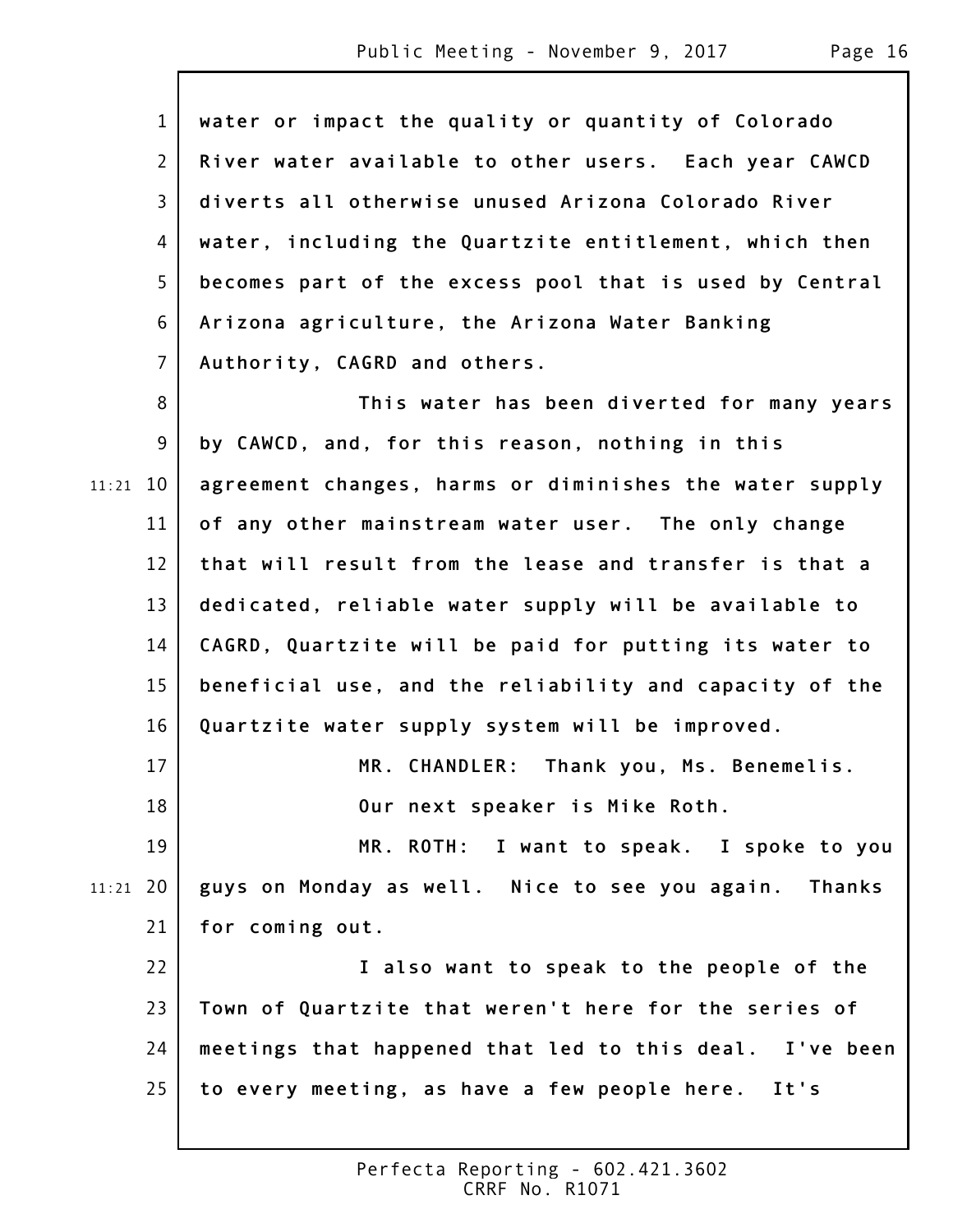1 2 3 4 5 6 7 8 9 10 11:22 11 12 13 14 15 16 17 18 19 20 11:23 21 22 23 24 25 **important you go to your meetings to see how your hotdogs are made in Quartzite. This thing led up -- it started with three meetings held in executive session. And when they finally came to take a vote of it, we had less than three minutes of discussion on this water deal, which is essentially a sale. They tried to sell it two years ago, we rose up and said that's the dumbest thing ever, let's try to find a way to make money with this or something, get more money for it, and they stopped that and they came up with this lease idea. And this lease, they say, is temporary, which it is not. It's a 50-year deal, and once that water goes that way, it stays that way; we'll never get it back. And so we tried to referendum it in the middle of the summer. We needed 84 signatures when they knew most of the voters were going to be gone. We got over 200 signatures of people who stood up and said we at least want to be able to vote on this. And we turned in the referendum and they said -- and they knew this going in and they had us do all this all work knowing that, legally, you cannot referendum a lease. That's why they did the lease. And it came out that our mayor has done real estate deals with this exact same organization, sold land and even**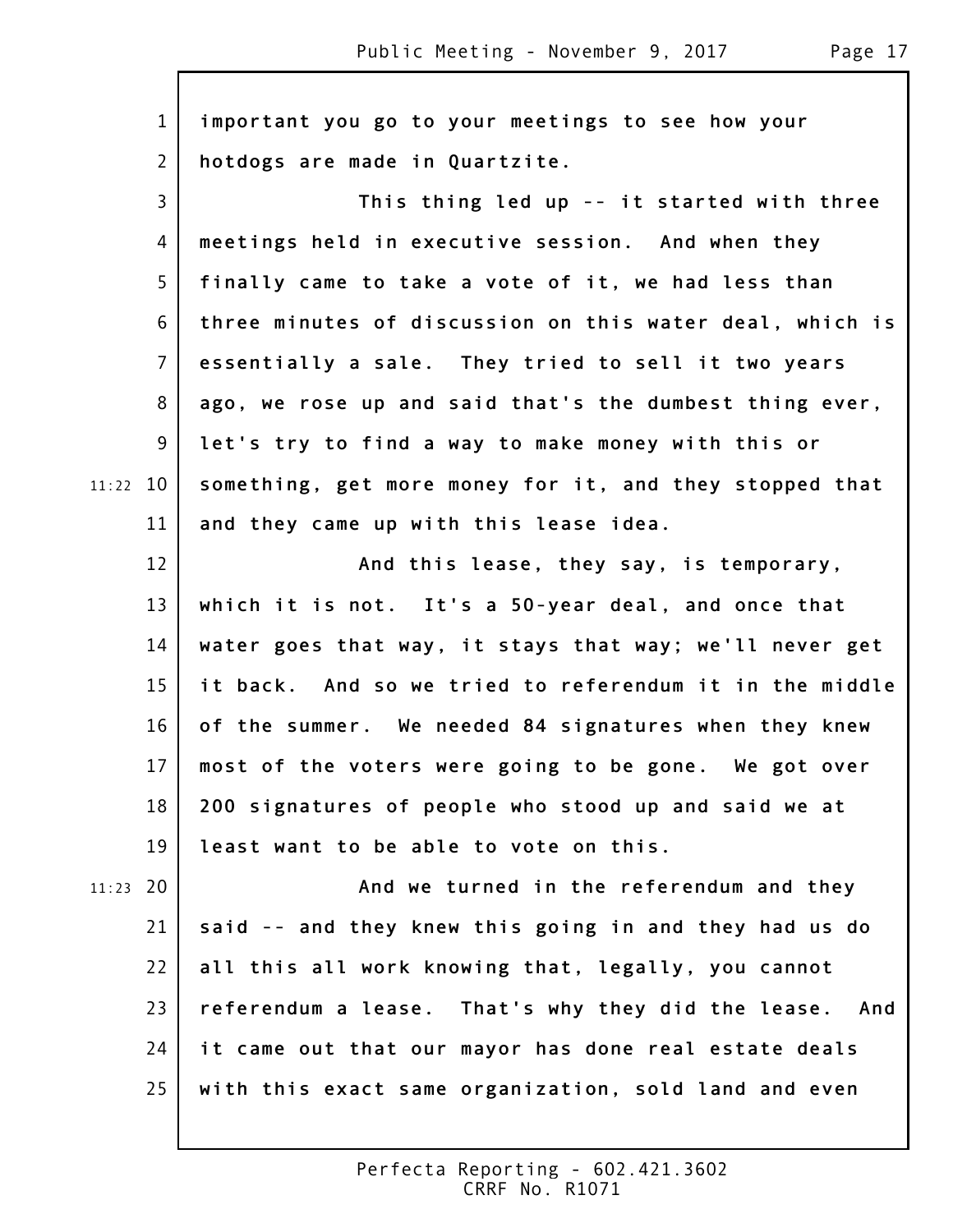|       | $\mathbf{1}$   | furnishes a little bit of water to them today.           |
|-------|----------------|----------------------------------------------------------|
|       | $\overline{2}$ | And, you know, we still believe in the                   |
|       | $\mathsf{3}$   | American way in this country, that people should be able |
|       | 4              | to talk about these things and maybe even vote on it,    |
|       | 5              | just not make deals that impacts and maybe benefits --   |
|       | 6              | in the very short term, you know, they're taking all     |
|       | $\overline{7}$ | this money and sinking a well. This town does not have   |
|       | 8              | a great track record with wells. Do you guys know that?  |
|       | 9              | Okay. They spent \$300,000 on the well                   |
| 11:24 | 10             | across the street a couple years ago. Do you know how    |
|       | 11             | much water it's pumping? About 10 gallons a minute.      |
|       | 12             | Okay. So let's take this valuable asset --               |
|       | 13             | and I really don't know what the volume is, but it's     |
|       | 14             | terrible over there, it's nothing. But let's not take    |
|       | 15             | this valuable asset without trying to find the best      |
|       | 16             | deal. And that came out during all this, that the        |
|       | 17             | lawyer the Town hired was ordered to make a deal with    |
|       | 18             | the Colorado River area water district (sic) only and    |
|       | 19             | not to look around. And I looked to see what water       |
| 11:24 | 20             | leases are going for. We're not getting a great deal --  |
|       | 21             | MR. CHANDLER: Mr. Roth, that's three                     |
|       | 22             | minutes.                                                 |
|       | 23             | MR. ROTH: I'm sorry?                                     |
|       | 24             | MR. CHANDLER: That's three minutes.                      |
|       | 25             | MR. ROTH: Thank you. Question authority.                 |
|       |                |                                                          |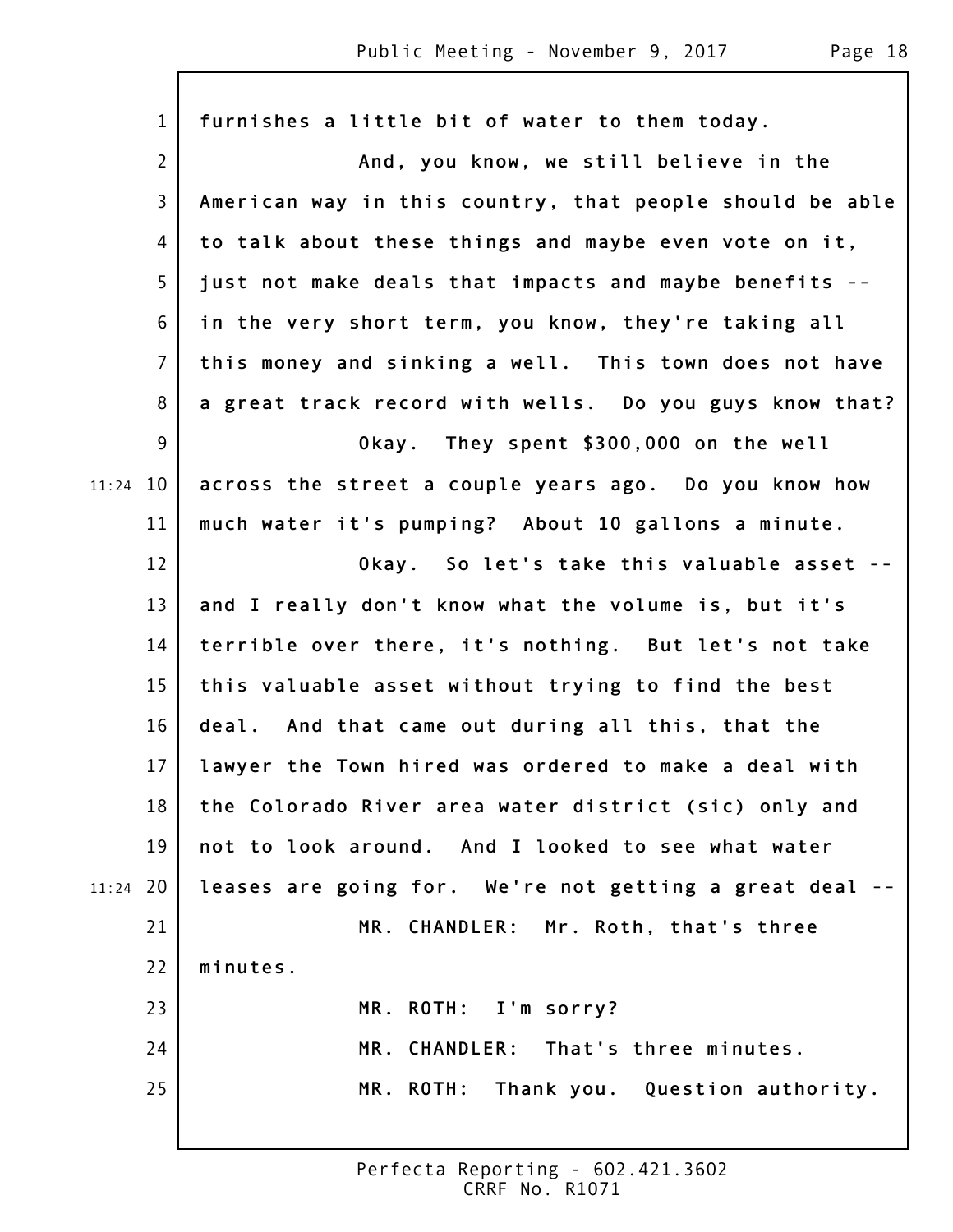|       | $\mathbf{1}$   | MR. CHANDLER: Our next speaker, I believe,               |
|-------|----------------|----------------------------------------------------------|
|       | $\overline{2}$ | is Steven Moore with the City of Yuma.                   |
|       | 3              | MR. MOORE: Hi. My name is Steve Moore.<br>$\mathbf{I}$   |
|       | 4              | represent the City of Yuma.                              |
|       | 5              | The City has serious concerns about allowing             |
|       | 6              | the transfer of water from the river communities to      |
|       | $\overline{7}$ | Maricopa County and Pinal County. This action and the    |
|       | 8              | action in Mohave County to start these transfers are the |
|       | 9              | beginning of more transfers along the Colorado River.    |
| 11:25 | 10             | We would urge the state to continue the diverse economy  |
|       | 11             | of the state up and down the river and not start moving  |
|       | 12             | the water to Maricopa and Pinal Counties.                |
|       | 13             | This water allocation to Quartzite was to                |
|       | 14             | benefit the economies along the river. If Quartzite      |
|       | 15             | can't use the water, then perhaps the other river        |
|       | 16             | communities may be able to use it and we can work with   |
|       | $17 \,$        | Quartzite. We would urge ADWR to think carefully about   |
|       | 18             | what this precedent-setting step would mean statewide    |
|       | 19             | and moving the economies of Arizona away from the river. |
| 11:26 | 20             | Thank you.                                               |
|       | 21             | MR. CHANDLER: Thank you, Mr. Moore.                      |
|       | 22             | Our next speaker is Mark Goldberg.                       |
|       | 23             | MR. GOLDBERG: Good morning. Thank you for                |
|       | 24             | the opportunity to address you on this matter.<br>I've   |
|       | 25             | been coming to Quartzite since the 1980s and have been a |
|       |                |                                                          |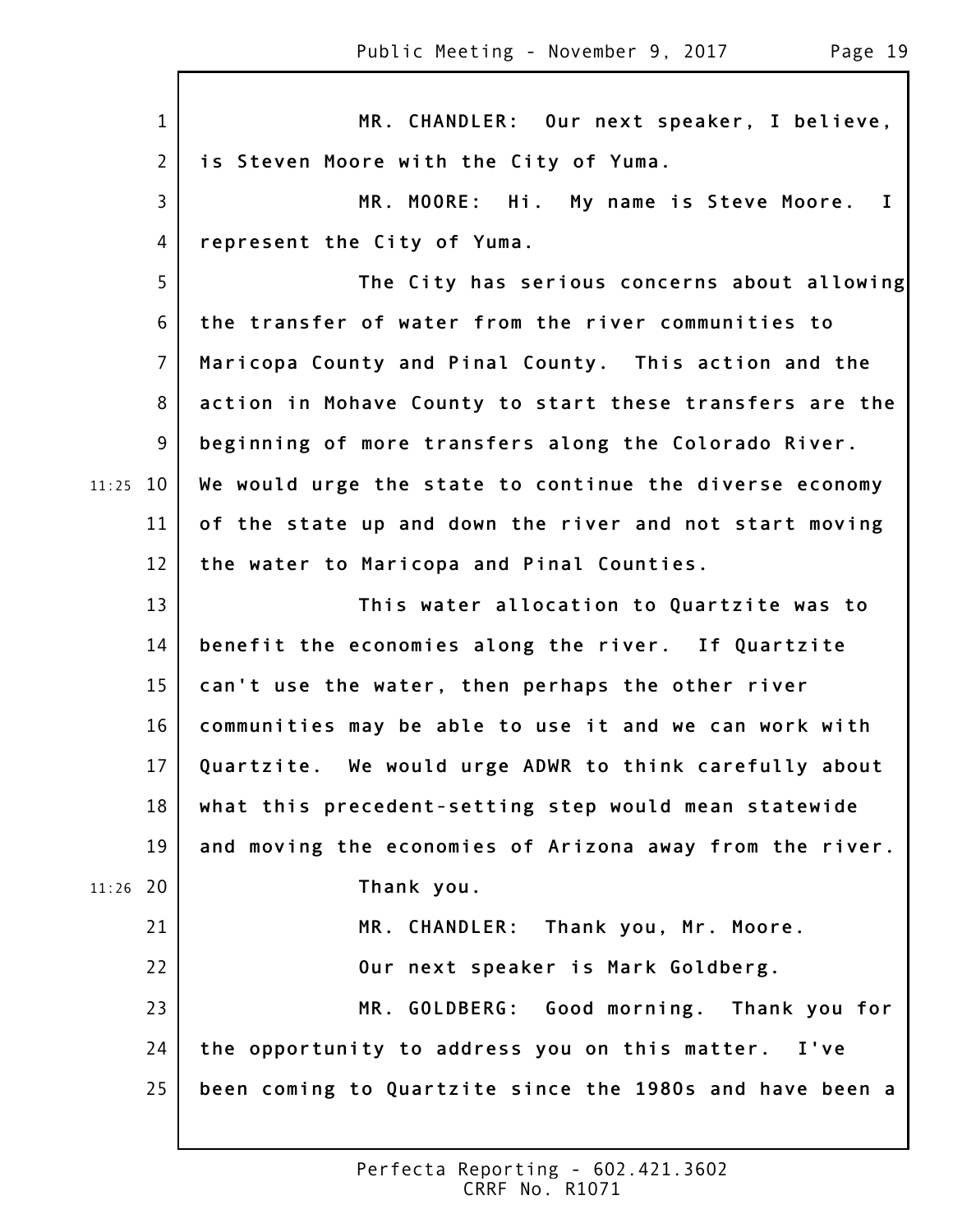1 2 3 4 5 6 7 8 9 11:27 10 11 12 13 14 15 16 17 18 19 20 11:27 21 22 23 24 25 **full-time resident since 2007, year-round, and a property owner. The term of this proposed lease is initially 25 years. And in the previous 25 years, every City Council -- every Town Council that has sat here has wrestled with the issue of trying to come up with a constructive use for the allocation, and it has not been able to do it. With the Colorado River being 20 miles away, in order to get that water to Quartzite, you have to acquire right-of-way, and have some kind of conveyance for that, and pumping plants, because most of it is uphill. And then once you get the system installed, you've got to deal with the system maintenance. And I'm not sure that Quartzite has the capability to address all those financial issues, even with grants. It's a tremendous undertaking. I give tremendous kudos to Mayor Simpson and the current Town Council and Town Manager, Jim, for coming up with a cogent plan. And I think they've done their due diligence. They've spent time with water attorneys that are familiar with this type of allocation and transfer, they've spent time determining what are their options, and I feel that they've done an excellent job of finally coming up with a cogent plan where Quartzite derives benefit from this water. Again, we've**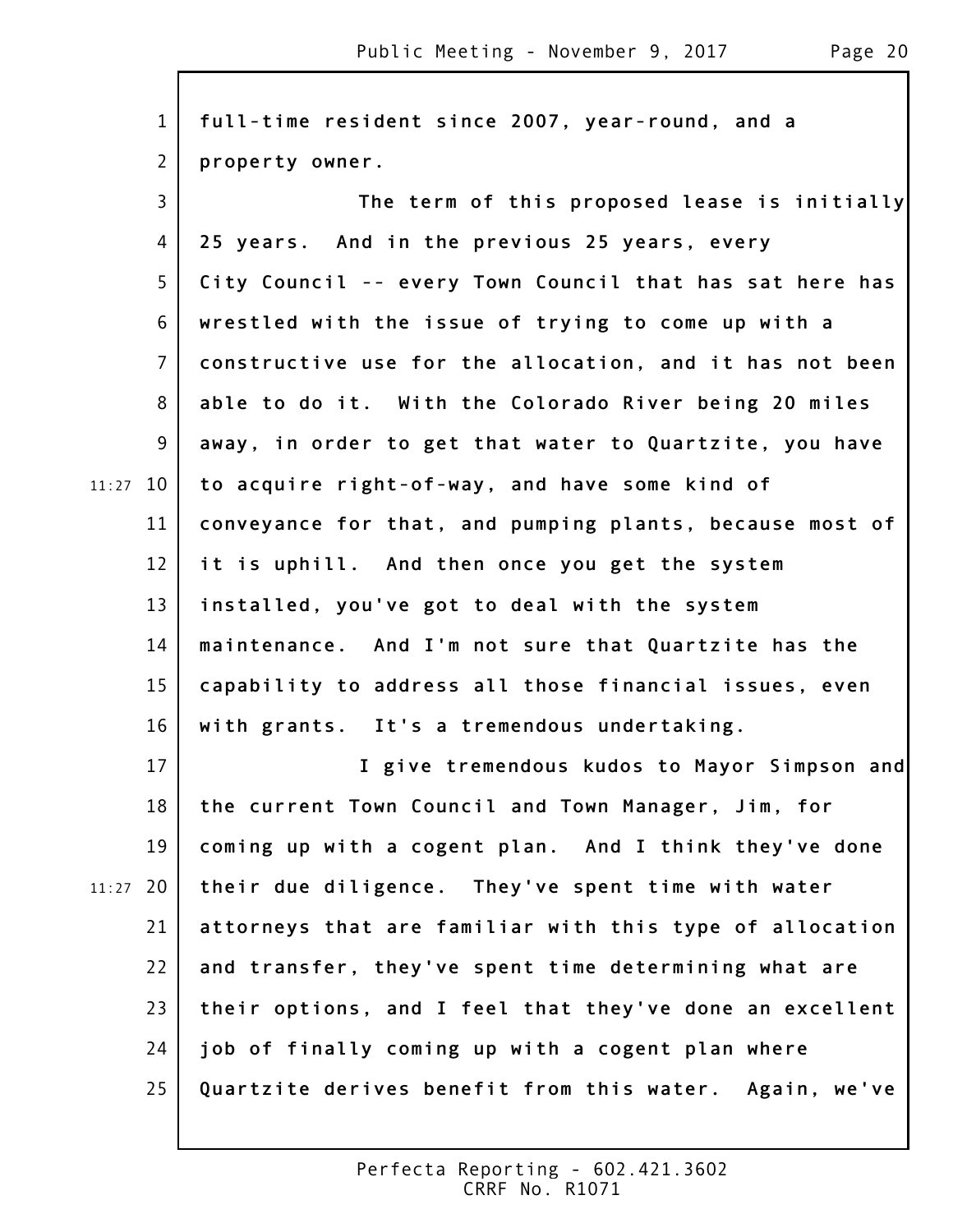|       | $\mathbf{1}$   | been giving it away for 25 years.                        |
|-------|----------------|----------------------------------------------------------|
|       | $\overline{2}$ | In terms of other jurisdictions suffering                |
|       | 3              | because of the allocation of this water, this water is   |
|       | 4              | given away every year as part of the excess allocation   |
|       | 5              | that Quartzite has derived no benefit. Under this plan,  |
|       | 6              | it's still going to be given away to the same people,    |
|       | $\overline{7}$ | but Quartzite derives a financial benefit that can be    |
|       | 8              | put into improving the local water system. So I'd        |
|       | 9              | encourage you to approve this transfer and lease based   |
| 11:28 | 10             | on those facts.                                          |
|       | 11             | Thank you.                                               |
|       | 12             | MR. CHANDLER: Thank you, Mr. Goldberg.                   |
|       | 13             | Our next speaker is Cliff Brown.                         |
|       | 14             | MR. BROWN: I decline to speak.                           |
|       | 15             | MR. CHANDLER: Then our next speaker is                   |
|       | 16             | Norm Simpson.                                            |
|       | 17             | MR. SIMPSON: Good morning, and thank you                 |
|       | 18             | for having this opportunity to meet with you directly.   |
|       | 19             | I can assure that water is our most valuable             |
| 11:29 | 20             | resource here. The Town of Quartzite has been hosting,   |
|       | 21             | through Tyson's Well, water for the travelers and the    |
|       | 22             | settlers for more than 150 years. We realize the         |
|       | 23             | importance; we have no interest in selling or getting    |
|       | 24             | rid of our water allocation. We are looking for how do   |
|       | 25             | we make beneficial use that may not be possible directly |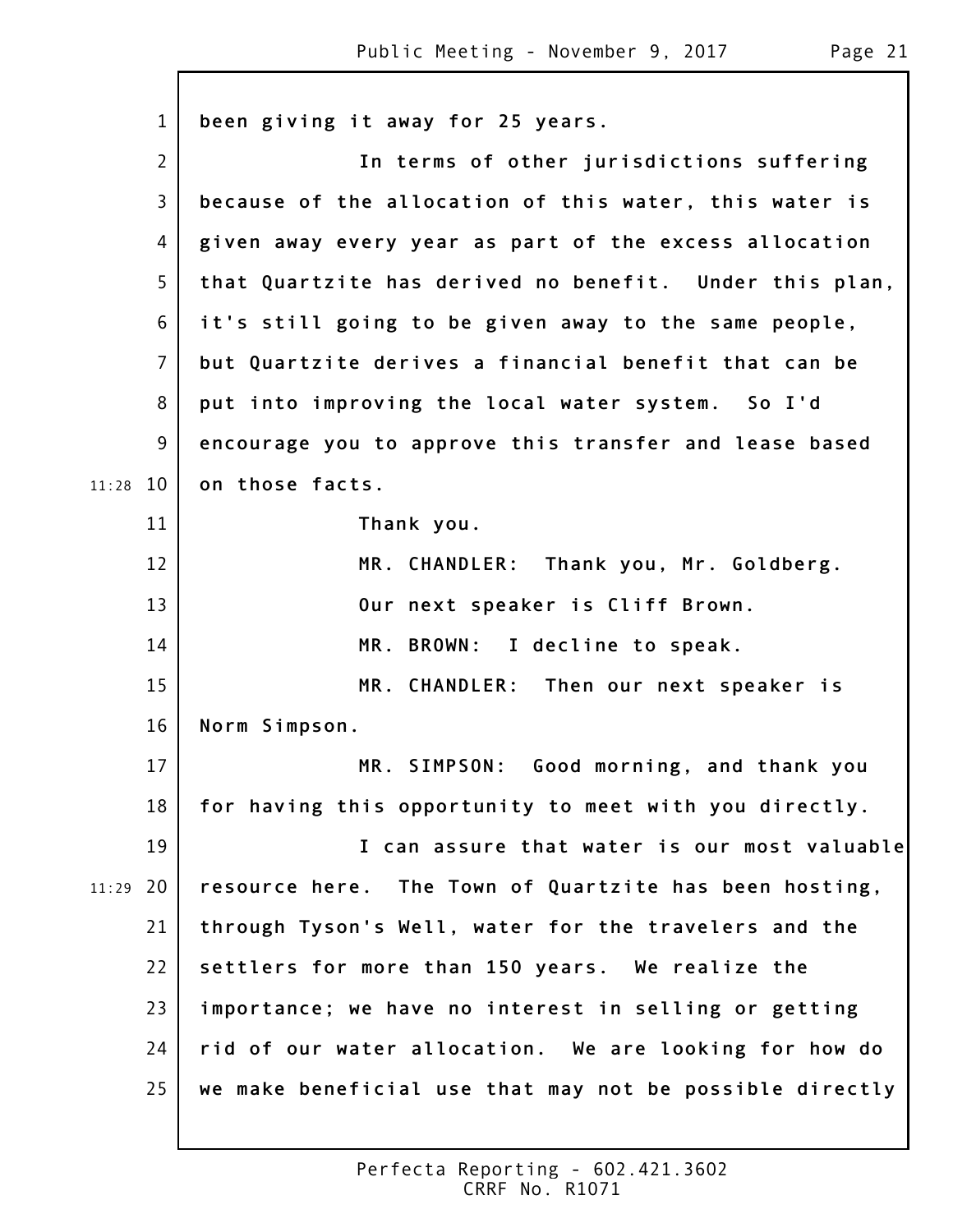1 2 3 4 5 6 7 8 9 11:30 10 11 12 13 14 15 16 17 18 19 20 11:31 21 22 23 **from the river at this time. This lease will give us 25 years to work on that plan to be able to have direct access of that water. Quartzite is surrounded by other communities that also have developed -- have been unavailable for them to get substantial amounts of groundwater. So we're not the only one in the area that has an ongoing need, but our immediate need is a well, an additional well, and groundwater. So how do we get to that point? Our research -- we've looked into it. Again, we have no interest in selling it or permanently getting rid of that. When we want to bring it back in 25 years, hopefully we'll be ready to use it at that point. Bottom line, CAP has been transferring the water and CAWCD has been making use of that water or banking it for the past 27, 28 years. At this point, the bottom line is we've received nothing in the past for that water. If we don't go forward with this lease, we continue getting no beneficial use out of that water, out of that allocation. Bottom line, either way, approved or not, CAWCD gets the water. The only difference is whether Quartzite gets the money for the lease to be able to put this desperately needed**

24 **additional well in.**

25

**I thank you.**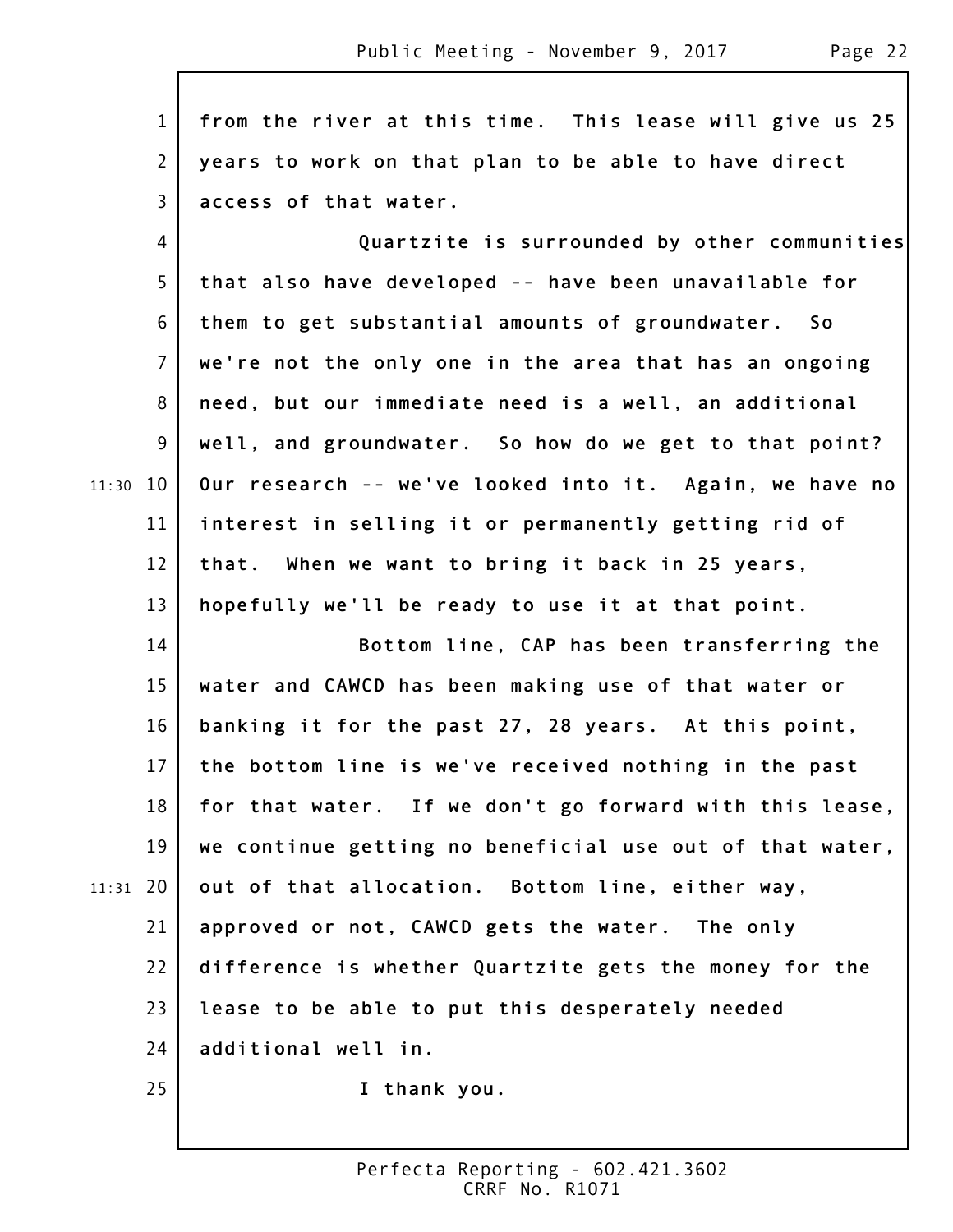|            | $\mathbf{1}$    | MR. CHANDLER: Thank you, Mayor.                         |
|------------|-----------------|---------------------------------------------------------|
|            | $\overline{2}$  | Our next speaker is Jim Ferguson.                       |
|            | $\overline{3}$  | MR. FERGUSON: I'll waive my time.                       |
|            | 4               | MR. CHANDLER: Okay. Then the next speaker               |
|            | 5               | is Carl Le Gallo. I hope I pronounced your name         |
|            | 6               | correctly, sir.                                         |
|            | $\overline{7}$  | MR. LE GALLO: No, you didn't. The name is               |
|            | 8               | "Le Gallo." We're north of the border.                  |
|            | 9               | Anyway, I'm not eloquent. I'm just going to             |
| $11:32$ 10 |                 | say what I have to say, and that is we have to start    |
|            | 11              | looking to places like Owens Valley over in California. |
|            | 12              | They were raped of their water. There's a little valley |
|            | 13              | right over here that gave all their water to Maricopa   |
|            | 14              | County, and they can't even farm anymore.               |
|            | 15              | And I think that's all I want to say, is                |
|            | 16              | just once you give it up, you've lost it. And I looked  |
|            | 17 <sup>1</sup> | at that thing; 25 years and an additional 25 years can  |
|            | 18              | be added to it. This place is going to turn into a real |
|            | 19              | desert.                                                 |
| $11:32$ 20 |                 | MR. CHANDLER: Thank you, sir.                           |
|            | 21              | Our next speaker is Dan Heaton.                         |
|            | 22              | MR. HEATON: Thank you for the opportunity.              |
|            | 23              | My name is Dan Heaton, Quartzite resident.              |
|            | 24              | I'd like to go over some of these numbers,              |
|            | 25              | as some folks around here may believe that 1,070        |
|            |                 |                                                         |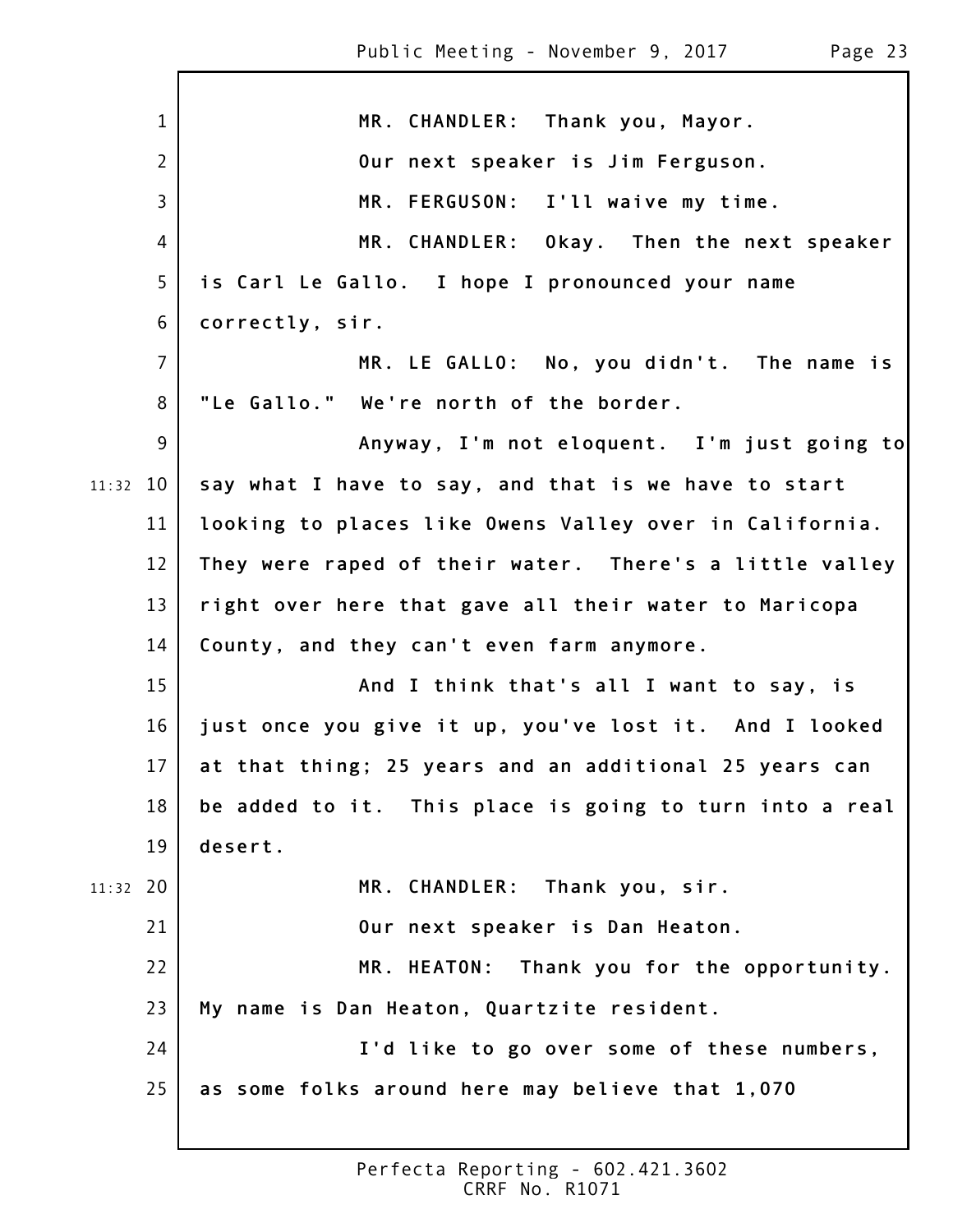$\Gamma$ 

|            | $\mathbf{1}$   | acre-feet is a piddling amount of water. An acre-foot    |
|------------|----------------|----------------------------------------------------------|
|            | $\mathbf{2}$   | is 325,851 gallons; that times 1,070 is 348 million      |
|            | 3              | gallons allocated to Quartzite per year. As the lady     |
|            | 4              | pointed out earlier, that is about double of what we use |
|            | 5              | annually. CAP is offering Quartzite \$2 million to lock  |
|            | 6              | up -- and I emphasize the words "lock up" -- rounding    |
|            | $\overline{7}$ | here, 350 million gallons per year for 25 years. That's  |
|            | 8              | what they're going to lock up, that's rounded from 348   |
|            | 9              | to 350. That amounts to 8,750,000,000 gallons, which     |
| $11:33$ 10 |                | means they will pay us 23 cents per 100,000 gallons --   |
|            | 11             | per 1,000 gallons, pardon me. I might add that that is   |
|            | 12             | set at today's price, and it continues for 50 years,     |
|            | 13             | especially with our first right of refusal having to go  |
|            | 14             | to anybody else.                                         |
|            | 15             | Now, here in Quartzite, the utilities                    |
|            | 16             | department charges residential users \$5.58 per 1,000    |
|            | 17             | gallons. So CAP has offered so generously to pay us      |
|            | 18             | 4.12 percent of the value of Quartzite's water value.    |
|            | 19             | This leads me to question the character of the           |
| 11:34      | 20             | agreement -- the character of the agreed lease           |
|            | 21             | agreement.                                               |
|            | 22             | But how could I judge? All the                           |
|            | 23             | deliberations were held in secret in executive session,  |
|            | 24             | and no information was revealed and no inquiries were    |
|            | 25             | allowed. This is why at the May 19, 2017, regular        |
|            |                |                                                          |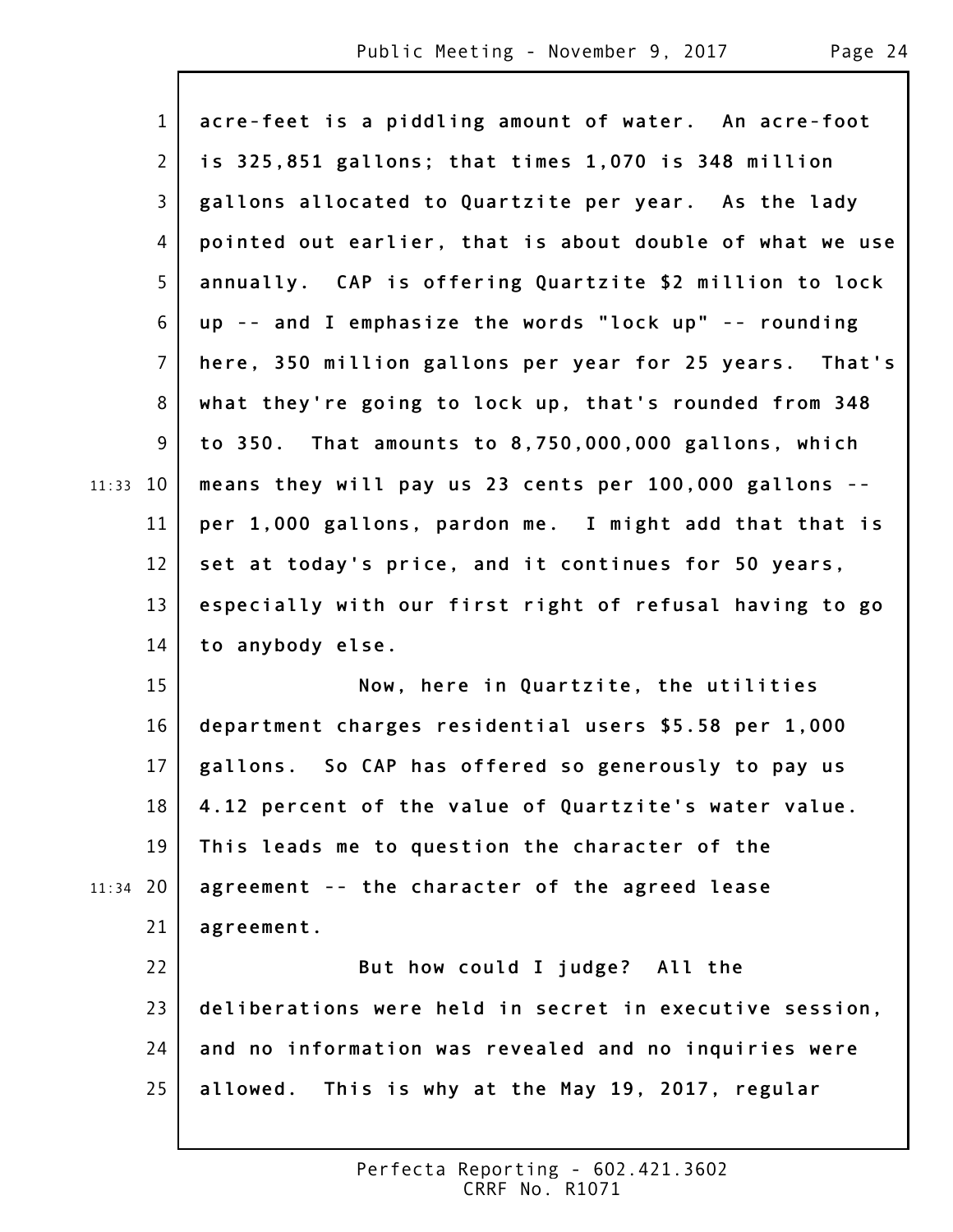1 2 3 4 5 6 7 8 9 11:35 10 11 12 13 14 15 16 17 18 19 20 11:35 21 22 23 24 25 **council meeting, which was held following the special session on May 1, 2017, authorizing the CAP agreement, I made the following statement -- THE COURT REPORTER: Excuse me, sir -- MR. HEATON: I'm trying to get it in in three minutes. Can I have extra time for this? MR. CHANDLER: Just three minutes. MR. HEATON: I requested that the Town Council reconsider their four-to-two vote on the agenda. This was the statement I made at the call to the public at the May 1st meeting: I request that the Town Council of Quartzite, Arizona, reconsider their four-to-two vote on Agenda Item No. 2 of the special meeting held at 8:45, May 1, 2017, which was the vote to accept the leasing of the Colorado River allotment for a period of 25 years to CAWCD for the following reasons: four days' notice was given to the public to be aware of the meeting, which included a weekend; number two, the public, in general, was not made aware the decision was imminent but that studies were ongoing; three, all facets of the agreement were made in executive session with no public input; four, the special meeting was set up for a time frame of 15 minutes, which caused public input -- MR. CHANDLER: Mr. Heaton, that is three**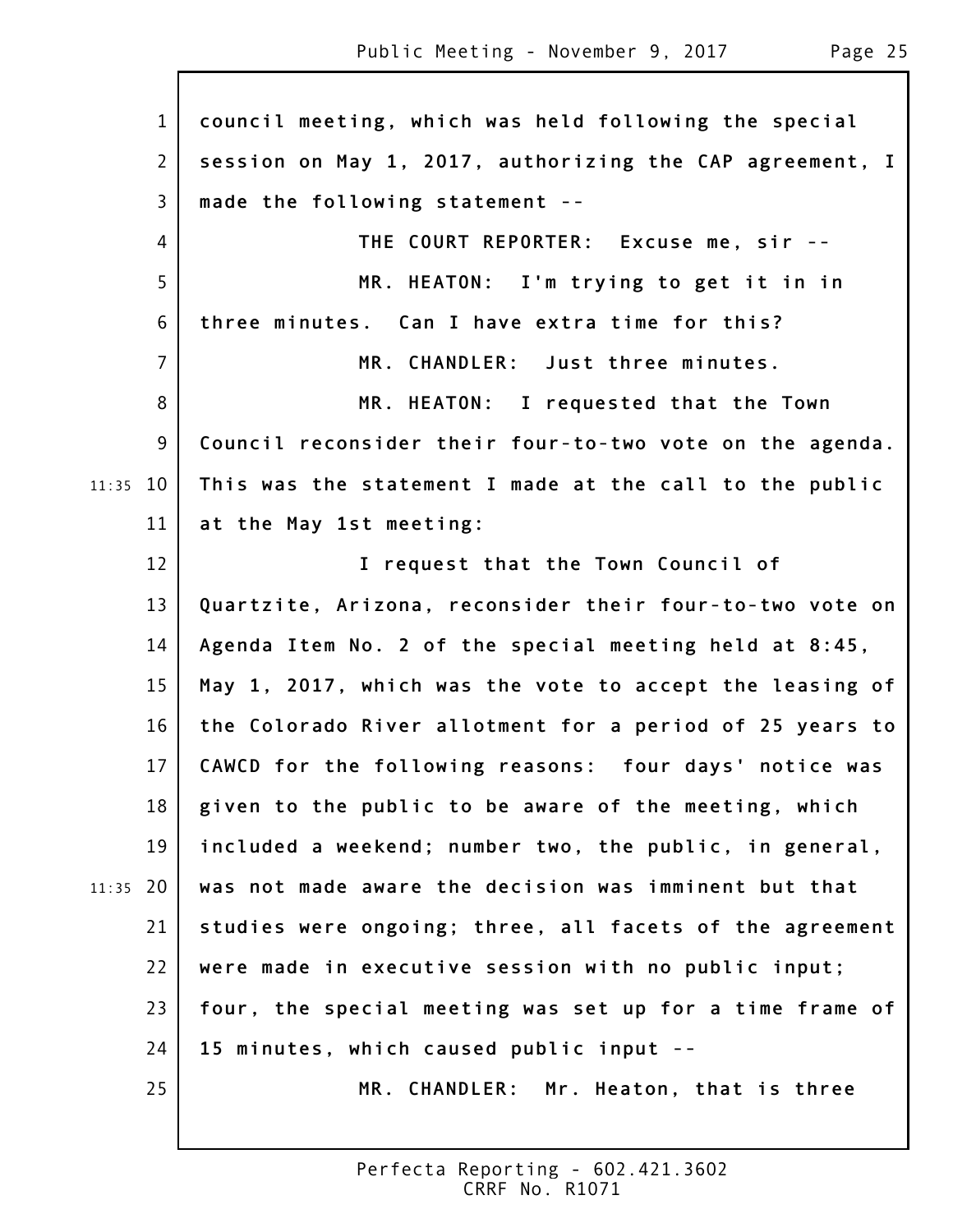1 2 3 4 5 6 7 8 9 11:36 10 11 12 13 14 15 16 17 18 19 20 11:37 21 22 23 24 25 **minutes. You shall also have the opportunity for written comment as well. Thank you, sir. Our next speaker is Terry Ross. MS. ROSS: I am a resident of Quartzite, and this is the biggest sham that ever came across my eyes. The Town was never considered. It was forced on us. We were told we couldn't do anything about it. Then they said, "Well, we'll have meetings," and then we weren't allowed to get questions answered. They said, "Well, that will come at another time." Hello. Have we had another time? No. This needs to be in front of the public. It needs to be voted on. The Town is getting tired of the Town Council being the say-so without getting it from us. They're supposed to represent us. You can't represent someone unless you know where they're coming from. This is the worst deal. We had over 200 signatures on a referendum to stop this. People don't want it. But they've been told, every time they question, that it's a done deal, you can't do anything about it, don't waste your time, whatever. And people in Quartzite are tired of being shut down, so they figure why even say anything. Well, there are plenty of people. And now**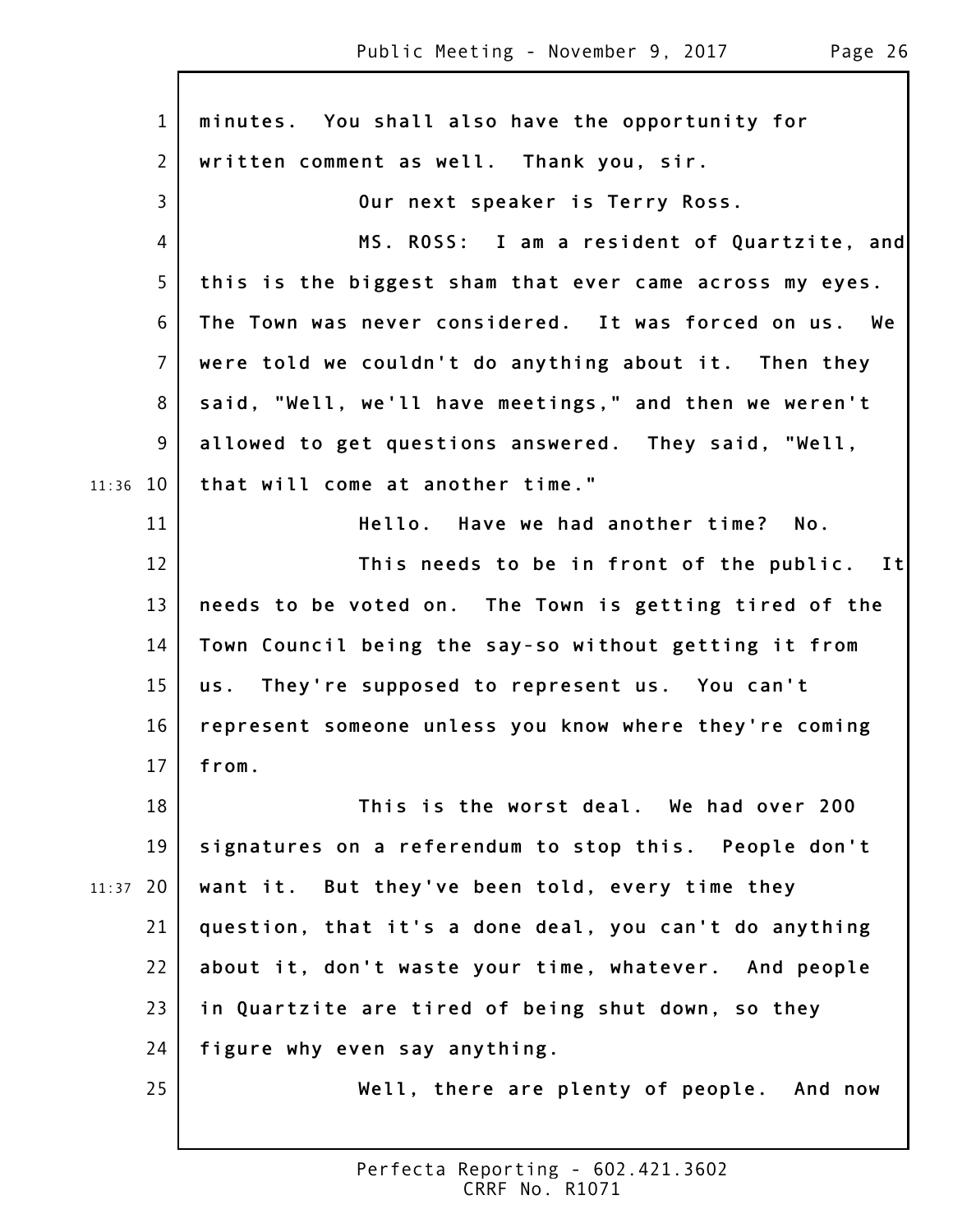$\mathsf{l}$ 

|       | $\mathbf{1}$   | that the snowbirds are back in town, if you want        |
|-------|----------------|---------------------------------------------------------|
|       | $\overline{2}$ | signatures of people that are against this, give us a   |
|       | $\mathsf{3}$   | month; we'll get them. People do not agree with this.   |
|       | 4              | It's a waste of money. We've got a driller that has     |
|       | 5              | drilled the wells that are in town. You don't need      |
|       | 6              | \$2 million to drill a well. He could drill ten wells   |
|       | $\overline{7}$ | and then have money left over.                          |
|       | 8              | It's them pushing -- and I don't want to                |
|       | 9              | accuse anybody of anything, but it's like are they      |
| 11:38 | 10             | getting paid for this or what? We don't benefit. There  |
|       | 11             | is absolutely no benefit. And we don't need this money  |
|       | 12             | to drill another well, because it will cost \$100,000,  |
|       | 13             | not \$2 million.                                        |
|       | 14             | Thank you.                                              |
|       | 15             | MR. CHANDLER: Thank you, Ms. Ross.                      |
|       | 16             | Our next speaker is Jeron Mumme.                        |
|       | 17             | MR. MUMME: I just have one question for                 |
|       | 18             | y'all. Our City Manager said this was a done deal, and  |
|       | 19             | if this is a done deal, why are y'all sitting here      |
| 11:39 | 20             | talking about it?                                       |
|       | 21             | We have a board member who doesn't want it              |
|       | 22             | one bit but -- and obviously the City doesn't want it.  |
|       | 23             | And the Chair is sitting here like we're wasting his    |
|       | 24             | time, with his head down and twiddling his thumbs. This |
|       | 25             | is ridiculous. We don't want it.                        |
|       |                |                                                         |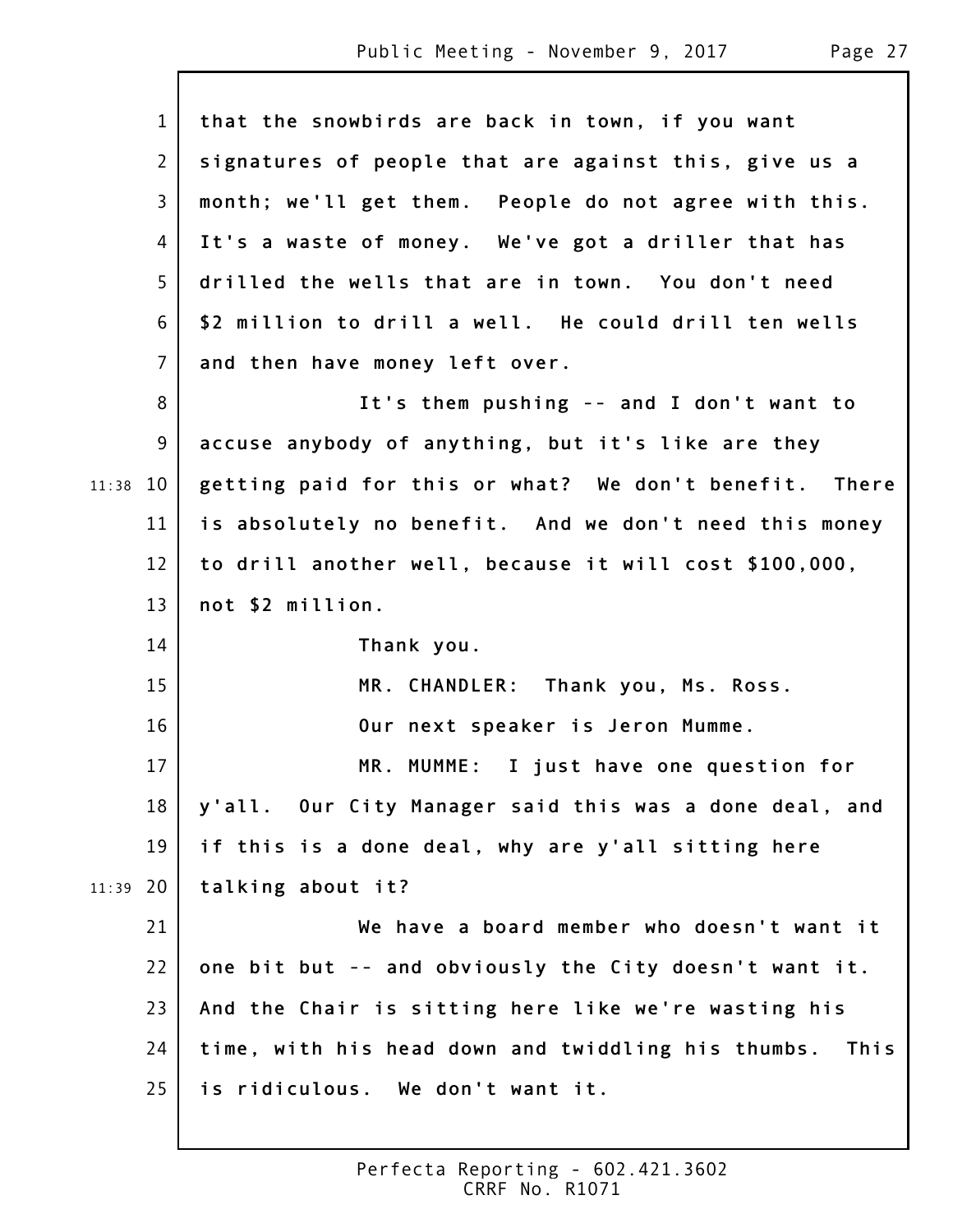|       | $\mathbf{1}$   | I'm 16 years old. After 50 years, which                  |
|-------|----------------|----------------------------------------------------------|
|       | $\overline{2}$ | this agreement will go on for, I'll be 66. Then are you  |
|       | 3              |                                                          |
|       |                | telling me the tap just shuts off, that we'll get all of |
|       | 4              | our water back after 50 years? It's ridiculous; it's     |
|       | 5              | common sense.                                            |
|       | 6              | MR. CHANDLER: Thank you, Mr. Mumme.                      |
|       | $\overline{7}$ | So the last speaker card I have is for                   |
|       | 8              | Mr. Ferguson, Jim Ferguson.                              |
|       | 9              | UNIDENTIFIED SPEAKER: He is in Phoenix.                  |
| 11:40 | 10             | MR. CHANDLER: Okay. Are there any others                 |
|       | 11             | who desire to speak?                                     |
|       | 12             | Okay. Well, this public meeting is now                   |
|       | 13             | adjourned. Thank you, all, for attending and providing   |
|       | 14             | comments.                                                |
|       | 15             | (The meeting was adjourned at 11:40 a.m.)                |
|       | 16             |                                                          |
|       | 17             |                                                          |
|       | 18             |                                                          |
|       | 19             |                                                          |
|       | 20             |                                                          |
|       | 21             |                                                          |
|       | 22             |                                                          |
|       | 23             |                                                          |
|       | 24             |                                                          |
|       | 25             |                                                          |
|       |                |                                                          |
|       |                |                                                          |